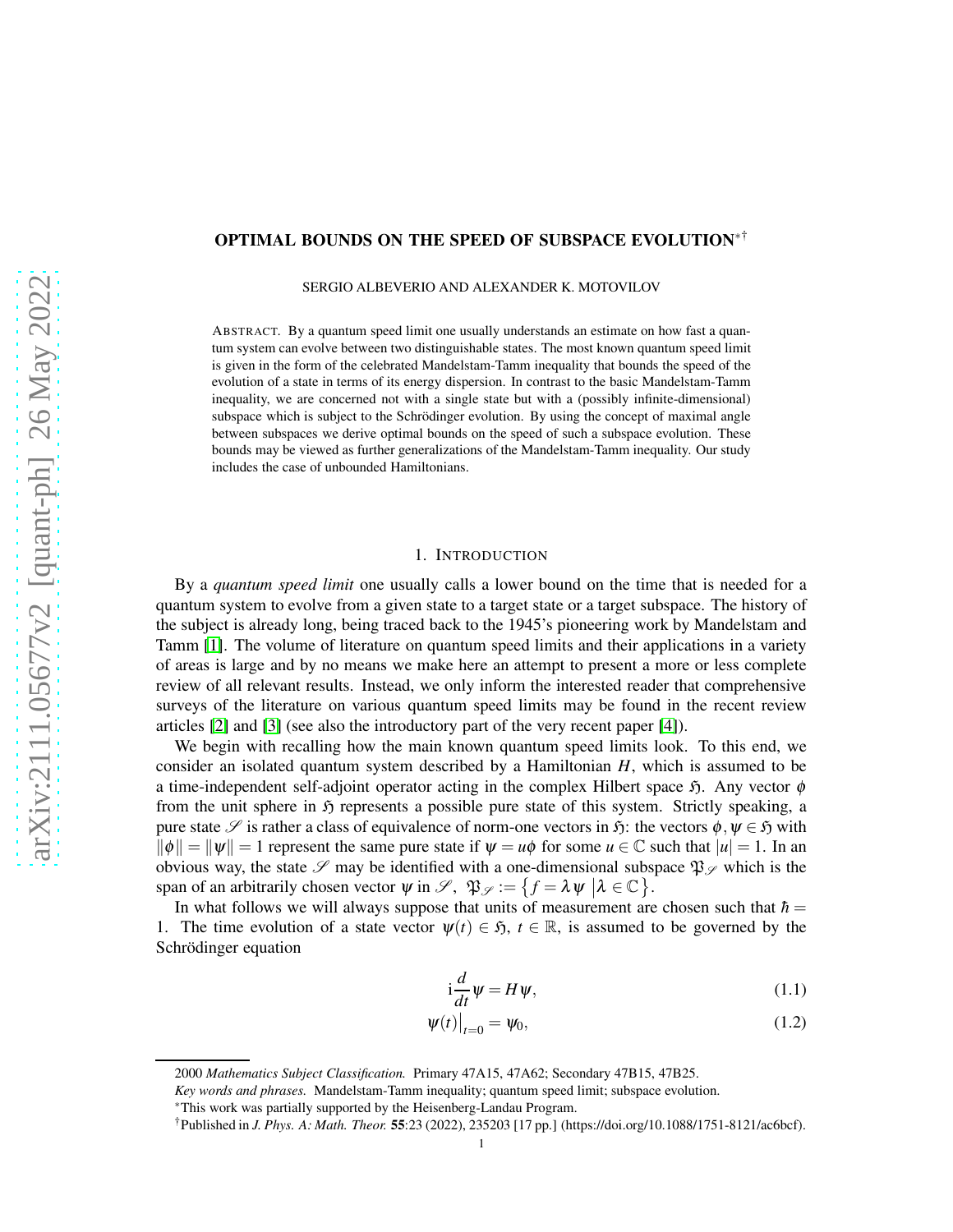where the initial-state vector  $\psi_0$ ,  $\|\psi_0\| = 1$ , along with all other vectors on the path  $\psi(t)$ ,  $t \in \mathbb{R}$ , should belong to the domain Dom(*H*) of the Hamiltoninan *H*.

Starting point in the study of quantum speed limits was the following natural question: How fast can a quantum system with the Hamiltonian *H* arrive at a state orthogonal to its initial state  $\Psi_0$ ?

It is obvious that the answer to this question may be important in various respects. Perhaps, the very latest motivation stems from quantum information theory and quantum computing (see, e.g., [\[2,](#page-14-1) [3\]](#page-14-2)).

Available answers to the above question have been given in the form of lower bounds for the orthogonalization time  $T_{\perp}$  which is the time necessary for the system to evolve from the initial state  $\psi_0$  to a state  $\psi(T_\perp)$  such that  $\langle \psi_0, \psi(T_\perp) \rangle = 0$ . (Here and in what follows by  $\langle \cdot, \cdot \rangle$  we denote the inner product in the Hilbert space  $\mathfrak{H}$  assuming that it is linear in the first entry.)

The oldest among these bounds is the celebrated *Mandelstam–Tamm inequality* discovered in the 1945's paper [\[1\]](#page-14-0):

<span id="page-1-0"></span>
$$
T_{\perp} \ge \frac{\pi}{2\Delta E},\tag{1.3}
$$

where  $\Delta E$  is the energy dispersion for the initial state  $\psi_0$ ,

<span id="page-1-2"></span>
$$
\Delta E = \left( ||H\psi_0||^2 - \langle H\psi_0, \psi_0 \rangle^2 \right)^{1/2}, \quad \psi_0 \in \text{Dom}(H). \tag{1.4}
$$

The second celebrated lower bound for the orthogonalization time, the *Margolus–Levitin inequality* [\[5\]](#page-14-4) has been discovered half a century later, in 1998. This bound reads as

<span id="page-1-1"></span>
$$
T_{\perp} \ge \frac{\pi}{2\,\delta E},\tag{1.5}
$$

where the quantity

$$
\delta E = \langle H \psi_0, \psi_0 \rangle - \min\big(\text{spec}(H)\big) \tag{1.6}
$$

represents the difference between the average energy for the state  $\psi_0$  and the lower edge of the spectrum of the Hamiltonian *H* (which is assumed to be semibounded from below in this case).

The lower bounds [\(1.3\)](#page-1-0) and [\(1.5\)](#page-1-1) are not equivalent to each other but both of them have been proven to be optimal (see, e.g., [\[2,](#page-14-1) p. 7] and [\[3,](#page-14-2) p. 3923]).

Of course, one notices that by their form the bounds  $(1.3)$  and  $(1.5)$  resemble the uncertainty relation for energy and time. These bounds, however, are related not to the standard deviation in the measuring of the quantity *t* but to the well-established time needed for a state of the system to evolve into an orthogonal state. Thus, in their essence the inequalities [\(1.3\)](#page-1-0) and [\(1.5\)](#page-1-1) are very different from the uncertainty relation.

Next, there is a version of the Mandelstam–Tamm inequality that works for intermediate time moments  $t \in (0, T_\perp)$ . This is the lower estimate found for the first time in 1973 by Fleming [\[6\]](#page-14-5):

<span id="page-1-3"></span>
$$
T_{\theta} \ge \frac{\theta}{\Delta E},\tag{1.7}
$$

where  $\Delta E$  is again given by [\(1.4\)](#page-1-2) and  $T_\theta$  denotes the first time moment when the acute angle

$$
\angle(\psi_0, \psi(t)) := \arccos|\langle \psi_0, \psi(t) \rangle| \tag{1.8}
$$

between the vectors  $\psi_0$  and  $\psi(t)$  reaches a certain value  $\theta \in (0, \pi/2]$ .

It is worth to remark that, through the years, the Mandelstam-Tamm bound  $(1.3)/(1.7)$  $(1.3)/(1.7)$  has been rediscovered several times (for related discussion and references, see, e.g., [\[2,](#page-14-1) p. 5]). The Mandelstam-Tamm bound has also been extended to the evolution of mixed states [\[7\]](#page-14-6). Furthermore, more detailed estimates for the evolution speed have been established for particular classes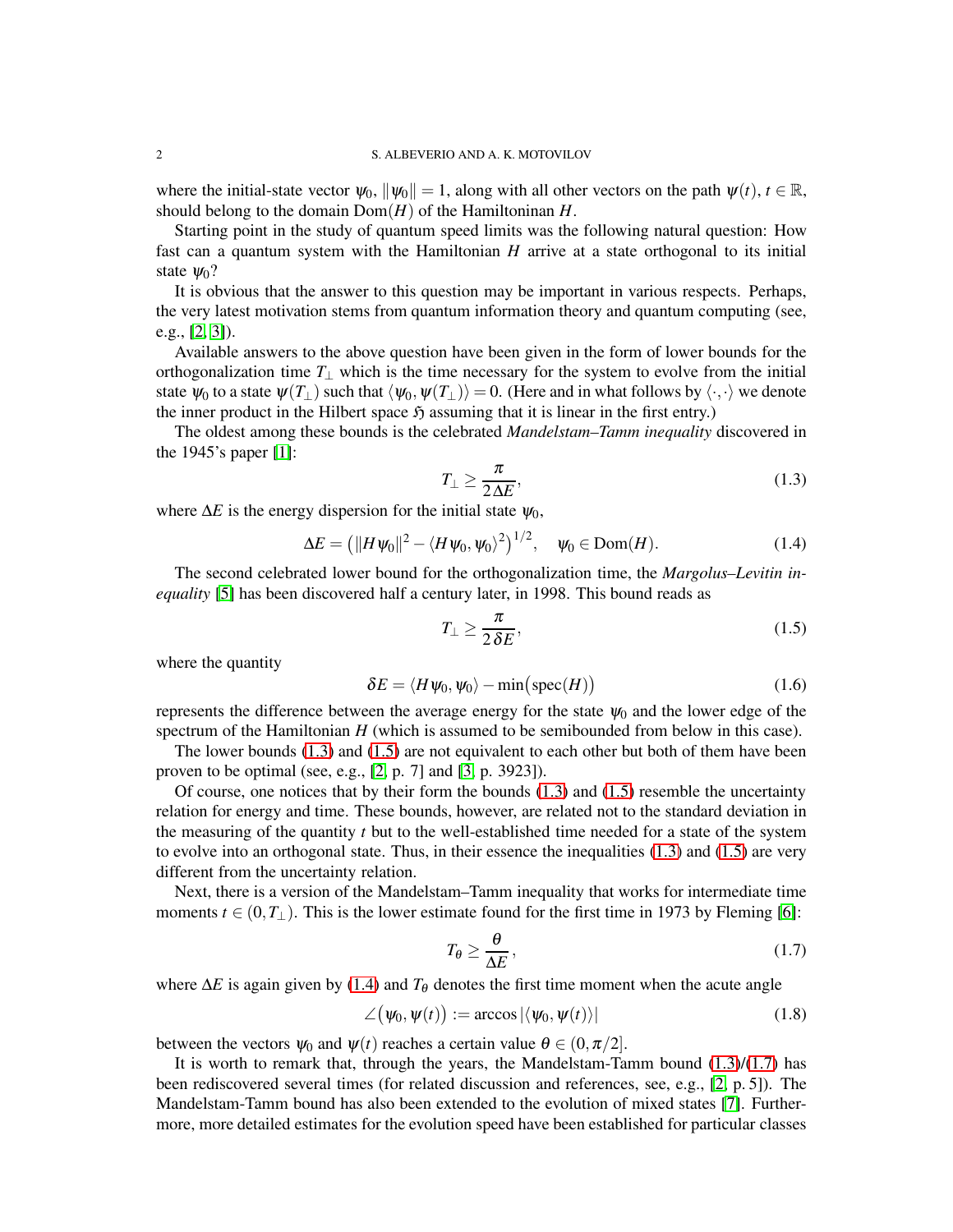of evolutionary problems (see  $[2, 3]$  $[2, 3]$ ). Probably, the latest among them is a speed limit for evolution of thermal states derived in [\[4\]](#page-14-3). Mandelstam-Tamm-type bounds for the orthogonalization time exist even for some non-self-adjoint (so-called pseudo-Hermitian and, in particular, *PT*-symmetric) Hamiltonians (see [\[8,](#page-14-7) [9\]](#page-14-8) and references therein).

In our recent work [\[10\]](#page-14-9) we have generalized the Mandelstam-Tamm-Fleming bound [\(1.7\)](#page-1-3) to the Schrödinger evolution of a subspace. Like in the vast majority of publications on quantum speed limits, in [\[10\]](#page-14-9) we restricted ourselves to the exclusive consideration of bounded Hamiltonians. However typical quantum-mechanical Hamiltonians are unbounded operators. In the present work we drop the requirement of boundedness of *H* and extend most of the results of [\[10\]](#page-14-9) to the subspace evolution governed by arbitrary self-adjoint Hamiltonians. Assuming that  $P_0$  is an orthogonal projection in  $\mathfrak H$  such that the domain of a (possibly unbounded) self-adjoint operator (Hamiltonian) *H* is invariant under  $P_0$ , that is,  $P_0$  Dom(*H*) ⊂ Dom(*H*), we study the subspace path  $\mathfrak{P}_t = \text{Ran}(P_t)$ ,  $t \in \mathbb{R}$ , formed in the set of all the subspaces of  $\mathfrak H$  by the ranges of the orthogonal projections  $P_t = e^{-iHt} P_0 e^{iHt}$ ,  $t \in \mathbb{R}$ .

Our studies of the subspace evolution path  $\mathfrak{P}_t$ ,  $t \in \mathbb{R}$ , are essentially based on the concept of maximal angle<sup>[1](#page-2-0)</sup> between two subspaces of a Hilbert space. Recall, that the maximal angle between (arbitrary) subspaces  $\mathfrak Q$  and  $\mathfrak R$  of the Hilbert space  $\mathfrak H$  is introduced as follows:

<span id="page-2-1"></span>
$$
\vartheta(\mathfrak{Q}, \mathfrak{R}) = \arcsin \|Q - R\|,\tag{1.9}
$$

where Q and R are the orthogonal projections in  $\mathfrak{H}$  onto  $\mathfrak{Q}$  and  $\mathfrak{R}$ , respectively. The maximal angle [\(1.9\)](#page-2-1) possesses all the properties of a distance, and thus it generates a metric on the set of all subspaces of  $\mathfrak{H}$ . By using this metric we establish, in particular, the following result (see Theorem [3.12](#page-11-0) below).

Assume that  $T_{\theta}$  is the time moment at which the maximal angle between the initial subspace  $\mathfrak{P}_0$  and a subspace in the path  $\mathfrak{P}_t$ ,  $t \ge 0$ , reaches a certain value  $\theta \in (0, \pi/2]$ . Then necessarily

<span id="page-2-2"></span>
$$
T_{\theta} \ge \frac{\theta}{\Delta E_{\mathfrak{P}_0}},\tag{1.10}
$$

where

<span id="page-2-3"></span>
$$
\Delta E_{\mathfrak{P}_0} = \sup_{\substack{\psi \in \mathfrak{P}_0 \cap \text{Dom}(H) \\ \|\psi\| = 1}} \left( \|H\psi\|^2 - \langle H\psi, \psi \rangle^2 \right)^{1/2}.
$$
 (1.11)

Clearly, the quantity  $\Delta E_{\mathfrak{P}_0}$  is nothing but the least upper bound for the energy dispersion on the states belonging to the initial subspace  $\mathfrak{H}_0$ .

The Mandelstam-Tamm-Fleming bound [\(1.7\)](#page-1-3) turns out to be a special case of the estimate [\(1.10\)](#page-2-2) for a one-dimensional subspace  $\mathfrak{P}_0$  spanned by a particular state  $\psi_0$ .

The plan of the paper is as follows. In Section [2](#page-3-0) we collect some facts on the projection path  $P_t = e^{-iHt} P_0 e^{i\tilde{H}t}$ ,  $t \in \mathbb{R}$ . In particular, we notice that this path is strongly continuous on the whole Hilbert space  $\mathfrak{H}$ . Under the assumption  $P_0$  Dom $(H) \subset$  Dom $(H)$ , the path  $P_t$ ,  $t \in \mathbb{R}$ , is, in addition, strongly differentiable in  $t \in \mathbb{R}$  on the domain of *H*. In such a case the strong derivative  $\dot{P}_t$  is expressed through the commutator of *H* and  $P_t$  (see Theorem [2.1\)](#page-5-0). In Section [3](#page-7-0) we work under the additional hypothesis that the commutator of  $H$  and  $P_0$  is a bounded operator on  $Dom(H)$  and, hence, its closure is a bounded operator on the whole space  $\mathfrak{H}$ . The main result of the section is Theorem [3.6.](#page-9-0) It presents the upper bound [\(3.16\)](#page-9-1) for the maximal angle between the subspaces  $\mathfrak{P}_s$  and  $\mathfrak{P}_t$ ,  $s,t \in \mathbb{R}$ , in the subspace path  $\mathfrak{P}_\tau = \text{Ran}(P_\tau)$ ,  $\tau \in \mathbb{R}$ , through the product of the times difference  $|t - s|$  and the norm of the commutator of *H* and *P*<sub>0</sub>. This section

<span id="page-2-0"></span><sup>&</sup>lt;sup>1</sup>For discussion of the concept of maximal angle and references see page [9.](#page-8-0)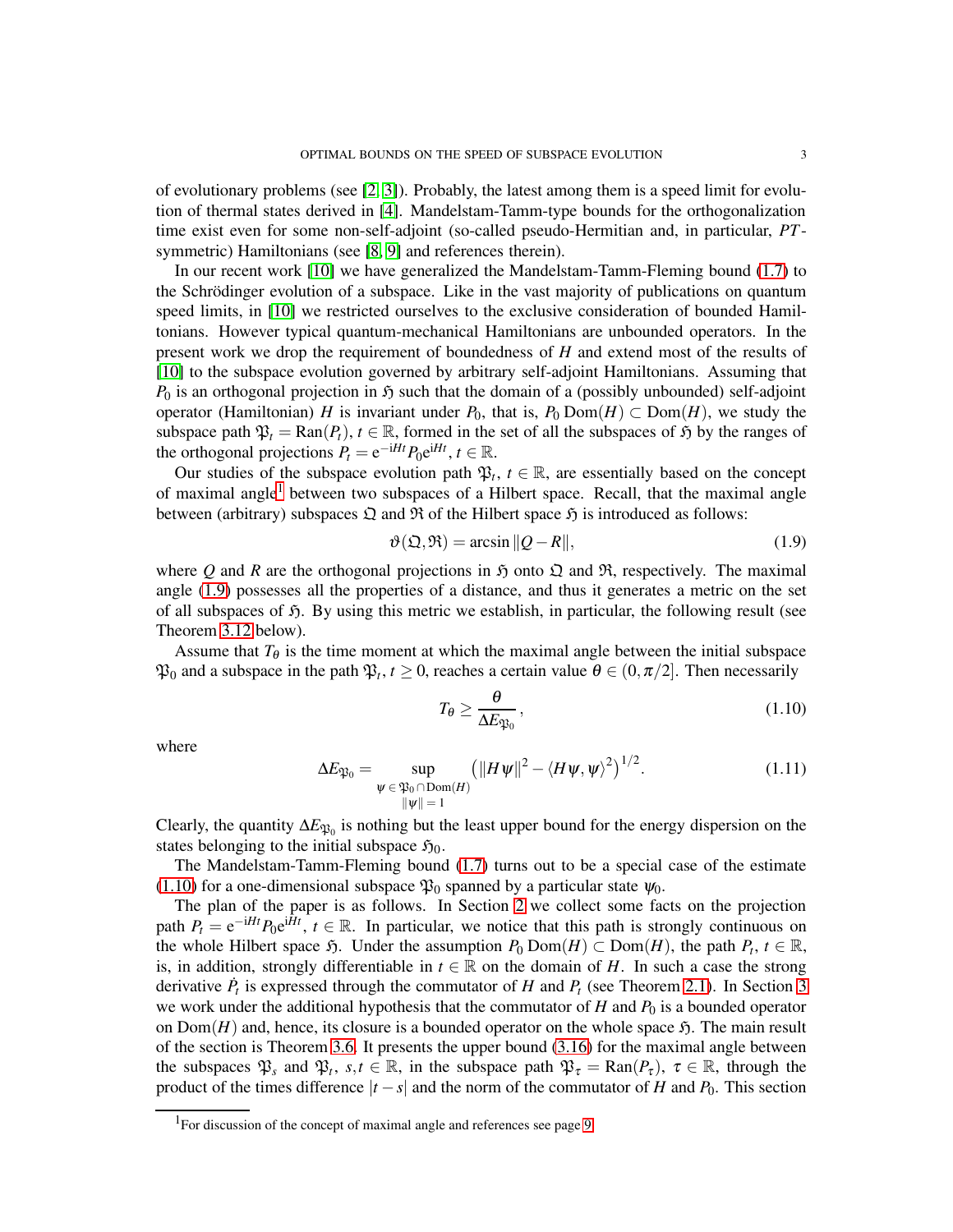also contains the proof of Theorem [3.12](#page-11-0) that we already mentioned. The section is concluded with a new consideration of the case where *H* is bounded operator. In such a case the quantity [\(1.11\)](#page-2-3) is bounded by half the distance between the upper and lower edges of the spectrum of *H*. Combining this with [\(1.10\)](#page-2-2) we obtain our last lower bound for  $T_{\theta}$  (see Theorem [3.18\)](#page-12-0) in this paper. Finally, in Section [4](#page-13-0) we present a summary of the work and point out some open problems.

Let us add a few words about notations used throughout the paper. By a subspace we always understand a closed linear subset of a Hilbert space. The identity operator is denoted by *I*. For a linear operator *L*, by  $Dom(L)$  we denote its domain and by  $Ran(L)$ , its range. If *Q* is an orthogonal projection, the notation  $Q^{\perp}$  is always used for the complementary projection,  $Q^{\perp} = I - Q$ . By  $\mathfrak{M} \oplus \mathfrak{N}$  we understand the orthogonal sum of two Hilbert spaces (or orthogonal subspaces or simply orthogonal linear subsets)  $\mathfrak{M}$  and  $\mathfrak{N}$ . By  $E_T(\sigma)$  we always denote the spectral projection of a self-adjoint operator *T* associated with a Borel set  $\sigma \subset \mathbb{R}$ . Notation [*A*,*B*] is used for the commutator of linear operators A and B on  $\mathfrak{H}$ . It is assumed that  $Dom([A, B]) :=$  $\{x \in \text{Dom}(A) \cap \text{Dom}(B) \mid Ax \in \text{Dom}(B), Bx \in \text{Dom}(A)\}$  and  $[A, B]x := ABx - BAx$  for any  $x \in \text{Dom}([A, B]).$ 

## <span id="page-3-0"></span>2. PROJECTION PATH GENERATED BY THE SCHRÖDINGER EVOLUTION OF A SUBSPACE

As it was already underlined, we are concerned not with a single state but with a multidimensional (possibly, even infinite-dimensional) subspace spanned by the states of the system that are subject to the Schrödinger evolution. In general, we allow the Hamiltonian  $H$  of the system to be an unbounded self-adjoint operator on the Hilbert space  $\mathfrak{H}$  with domain  $Dom(H)$ . In this work we restrict ourselves to the consideration of a nontrivial subspace  $\mathfrak{P}_0 \subset \mathfrak{H}, \mathfrak{P}_0 \neq \{0\},\$ such that

<span id="page-3-1"></span>
$$
P_0 \text{ Dom}(H) \subset \text{Dom}(H),\tag{2.1}
$$

where  $P_0$  stands for the orthogonal projection in  $\mathfrak{H}$  onto  $\mathfrak{P}_0$ . That is, we assume that the linear set Dom(*H*) is invariant under  $P_0$  in the sense that  $P_0 f \in \text{Dom}(H)$  for any  $f \in \text{Dom}(H)$ . From [\(2.1\)](#page-3-1) it follows that the set  $Dom(H)$  is also invariant under the complementary orthogonal projection  $P_0^{\perp}$ ,

<span id="page-3-2"></span>
$$
P_0^{\perp} \text{Dom}(H) \subset \text{Dom}(H),\tag{2.2}
$$

Moreover, any of the hypotheses [\(2.1\)](#page-3-1) and [\(2.2\)](#page-3-2) is equivalent to any of the equalities

<span id="page-3-4"></span>
$$
\text{Ran}\left(P_0\big|_{\text{Dom}(H)}\right) = \mathfrak{P}_0 \cap \text{Dom}(H) \quad \text{and} \quad \text{Ran}\left(P_0^\perp\big|_{\text{Dom}(H)}\right) = \mathfrak{P}_0^\perp \cap \text{Dom}(H) \tag{2.3}
$$

as well as to the combination of them,

<span id="page-3-3"></span>
$$
Dom(H) = (\mathfrak{P}_0 \cap Dom(H)) \oplus (\mathfrak{P}_0^{\perp} \cap Dom(H)). \tag{2.4}
$$

Since *H* is a self-adjoint operator, its domain  $Dom(H)$  is dense in  $\mathfrak{H}$ . By [\(2.4\)](#page-3-3), this implies that the sets  $\mathfrak{P}_0 \cap \text{Dom}(H)$  and  $\mathfrak{P}_0^{\perp} \cap \text{Dom}(H)$  are dense in the subspaces  $\mathfrak{P}_0$  and  $\mathfrak{P}_0^{\perp}$ , respectively. In particular,

<span id="page-3-5"></span>
$$
\overline{\mathfrak{P}_0 \cap \text{Dom}(H)} = \mathfrak{P}_0. \tag{2.5}
$$

From [\(2.3\)](#page-3-4) it follows that the Hamiltonian *H* admits the following  $2 \times 2$  block matrix representation with respect to the decomposition  $\mathfrak{H} = \mathfrak{P}_0 \oplus \mathfrak{P}_0^{\perp}$ :

$$
H = H_{\text{diag}} + H_{\text{off}}, \quad H_{\text{diag}} = \begin{pmatrix} H_{\mathfrak{P}_0} & 0 \\ 0 & H_{\mathfrak{P}_0^{\perp}} \end{pmatrix}, \quad H_{\text{off}} = \begin{pmatrix} 0 & B \\ C & 0 \end{pmatrix}, \tag{2.6}
$$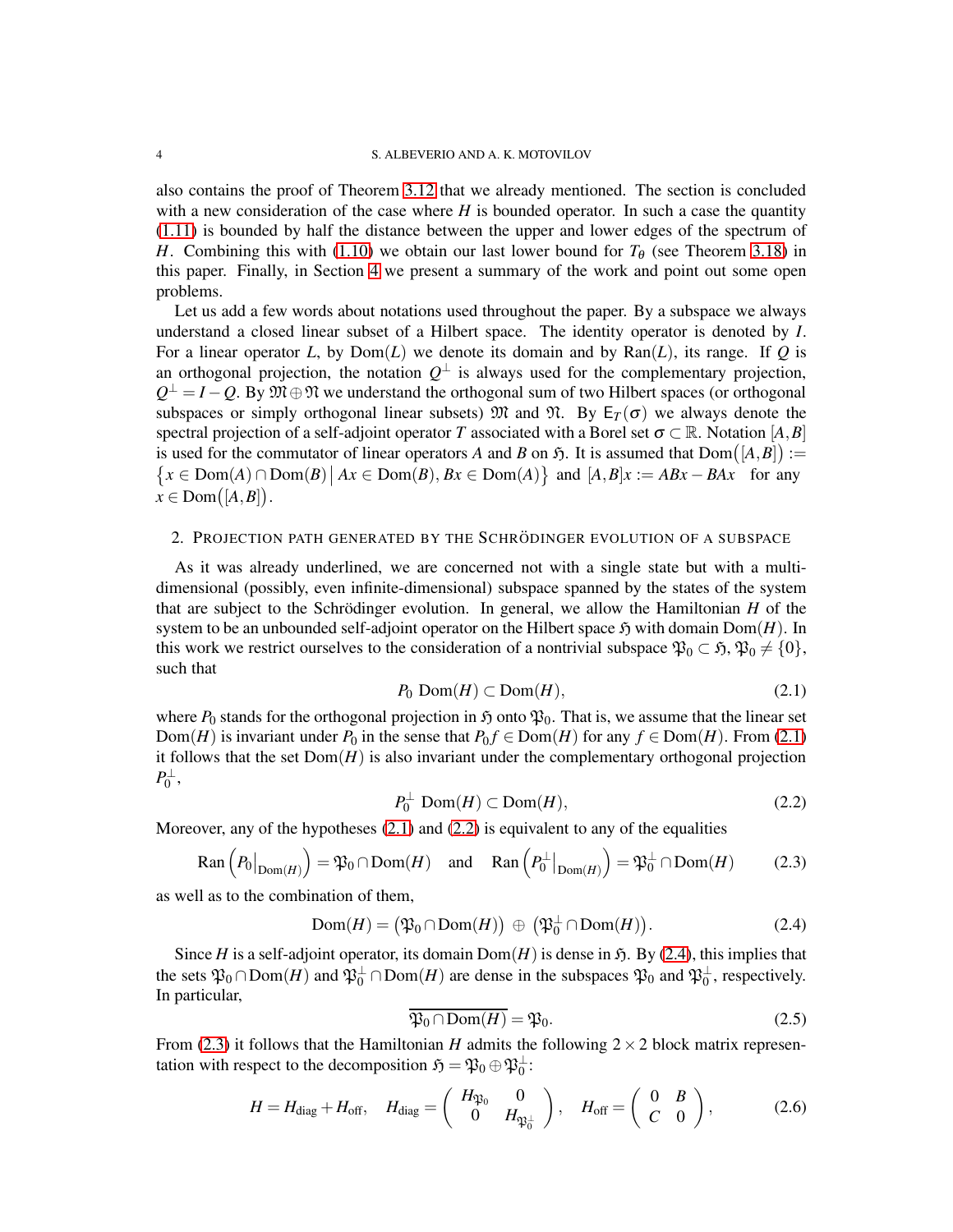where

$$
H_{\mathfrak{P}_0} = P_0 H |_{\mathfrak{P}_0}, \quad \text{Dom}(H_{\mathfrak{P}_0}) = \mathfrak{P}_0 \cap \text{Dom}(H), \tag{2.7}
$$

$$
H_{\mathfrak{P}_0^{\perp}} = P_0^{\perp} H|_{\mathfrak{P}_0^{\perp}}, \quad \text{Dom}(H_{\mathfrak{P}_0^{\perp}}) = \mathfrak{P}_0^{\perp} \cap \text{Dom}(H), \tag{2.8}
$$

$$
B = P_0 H|_{\mathfrak{P}_0^{\perp}}, \quad \text{Dom}(B) = \text{Dom}(H_{\mathfrak{P}_0^{\perp}}), \tag{2.9}
$$

$$
C = P_0^{\perp} H | \varphi_0, \quad \text{Dom}(C) = \text{Dom}(H \varphi_0). \tag{2.10}
$$

Notice that, in general,  $C \subset B^*$  and  $B \subset C^*$ .

Every vector  $\psi_0 \subset \mathfrak{P}_0 \cap \text{Dom}(H)$  is assumed to evolve into a vector  $\psi(t) \in \text{Dom}(H), t > 0$ , according to [\(1.1\)](#page-0-0), [\(1.2\)](#page-0-1). It is well known that for any  $\psi_0 \in \text{Dom}(H)$  the Cauchy problem (1.1), [\(1.2\)](#page-0-1) has a unique solution  $\psi : \mathbb{R}^+ \to \mathfrak{H}$  in the class of norm continuously differentiable vectorvalued functions from  $\mathbb{R}^+$  to  $\mathfrak{H}$  such that  $\psi(t) \in \text{Dom}(H)$  for all  $t \geq 0$ . For convenience of the reader, we remark that the existence of the solution to the problem  $(1.1)$ ,  $(1.2)$  in the form

<span id="page-4-1"></span>
$$
\psi(t) = U(t)\psi_0, \quad t > 0,
$$
\n(2.11)

where

<span id="page-4-0"></span>
$$
U(t) = e^{-iHt}, \quad t \in \mathbb{R}, \tag{2.12}
$$

follows, e.g., from [\[11,](#page-14-10) Theorem VIII.7]. Surely, the exponential [\(2.12\)](#page-4-0) is defined by the spectral theorem (see, e.g.,  $[11,$  Theorem VIII.6]) as

$$
e^{-iHt} := \int_{\mathbb{R}} e^{-i\lambda t} E(d\lambda), \quad t \in \mathbb{R},
$$
 (2.13)

where E stands for the spectral measure on  $\mathbb R$  associated with the self-adjoint operator *H*. It is worth to notice that the domain of *H*,

$$
\text{Dom}(H) = \left\{ f \in \mathfrak{H} \mid \int_{\mathbb{R}} \lambda^2 \langle E(d\lambda)f, f \rangle \right\},\tag{2.14}
$$

is an invariant of  $U(t)$ ,

<span id="page-4-3"></span>
$$
Ran (U(t)|_{\text{Dom}(H)}) = \text{Dom}(H), \quad \text{for any } t \in \mathbb{R}.
$$
 (2.15)

Given  $t \in \mathbb{R}$ , by  $\mathfrak{P}_t$  we denote the range Ran( $U(t)P_0$ ) of the product of the unitary operator [\(2.12\)](#page-4-0) and the orthogonal projection  $P_0$  onto the subspace  $\mathfrak{P}_0$ , that is,

<span id="page-4-2"></span>
$$
\mathfrak{P}_t := \text{Ran}(U(t)|_{\mathfrak{P}_0}), \quad t \in \mathbb{R}.\tag{2.16}
$$

By [\(2.11\)](#page-4-1), the subspace  $\mathfrak{P}_t$ ,  $t > 0$ , is nothing but the closure of the span of the vectors  $\psi(t) \subset$ Dom(*H*) representing the values, at the time moment *t*, of the vector-valued functions  $\psi : \mathbb{R}^+ \to$  $\mathfrak{H}$  that solve [\(1.1\)](#page-0-0), [\(1.2\)](#page-0-1) for various  $\psi_0 \in \mathfrak{P}_0 \cap \text{Dom}(H)$ . So that we deal with the path  $\mathfrak{P}_t$ ,  $t \ge 0$ , in the set of all subspaces of the Hilbert space  $\mathfrak{H}$ . Or (and this is the same) with the path

$$
P_t, \quad t \ge 0, \qquad \operatorname{Ran}(P_t) = \mathfrak{P}_t,\tag{2.17}
$$

of the orthogonal projections  $P_t$  in  $\mathfrak H$  onto the respective subspaces  $\mathfrak P_t$ . Clearly, the orthogonal projections  $P_t$  onto the subspaces  $\mathfrak{P}_t$  defined in [\(2.16\)](#page-4-2) are explicitly given by

<span id="page-4-4"></span>
$$
P_t = U(t)P_0U(t)^* = e^{-iHt}P_0e^{iHt}, \quad \text{for any } t \in \mathbb{R}.
$$
 (2.18)

It is almost obvious that the strong continuity of the unitary group  $e^{-iHt}$ ,  $t \in \mathbb{R}$ , implies the strong continuity of the path  $P_t$ ,  $t \in \mathbb{R}$ , on the whole Hilbert space  $\mathfrak{H}$ . Under the assumption [\(2.1\)](#page-3-1) from [\(2.15\)](#page-4-3) it immediately follows that the domain of *H* is mapped by  $P_t$  back into the domain of *H*,

<span id="page-4-5"></span>
$$
\text{Ran}\left(P_t\big|_{\text{Dom}(H)}\right) \subset \text{Dom}(H), \quad t \in \mathbb{R}.\tag{2.19}
$$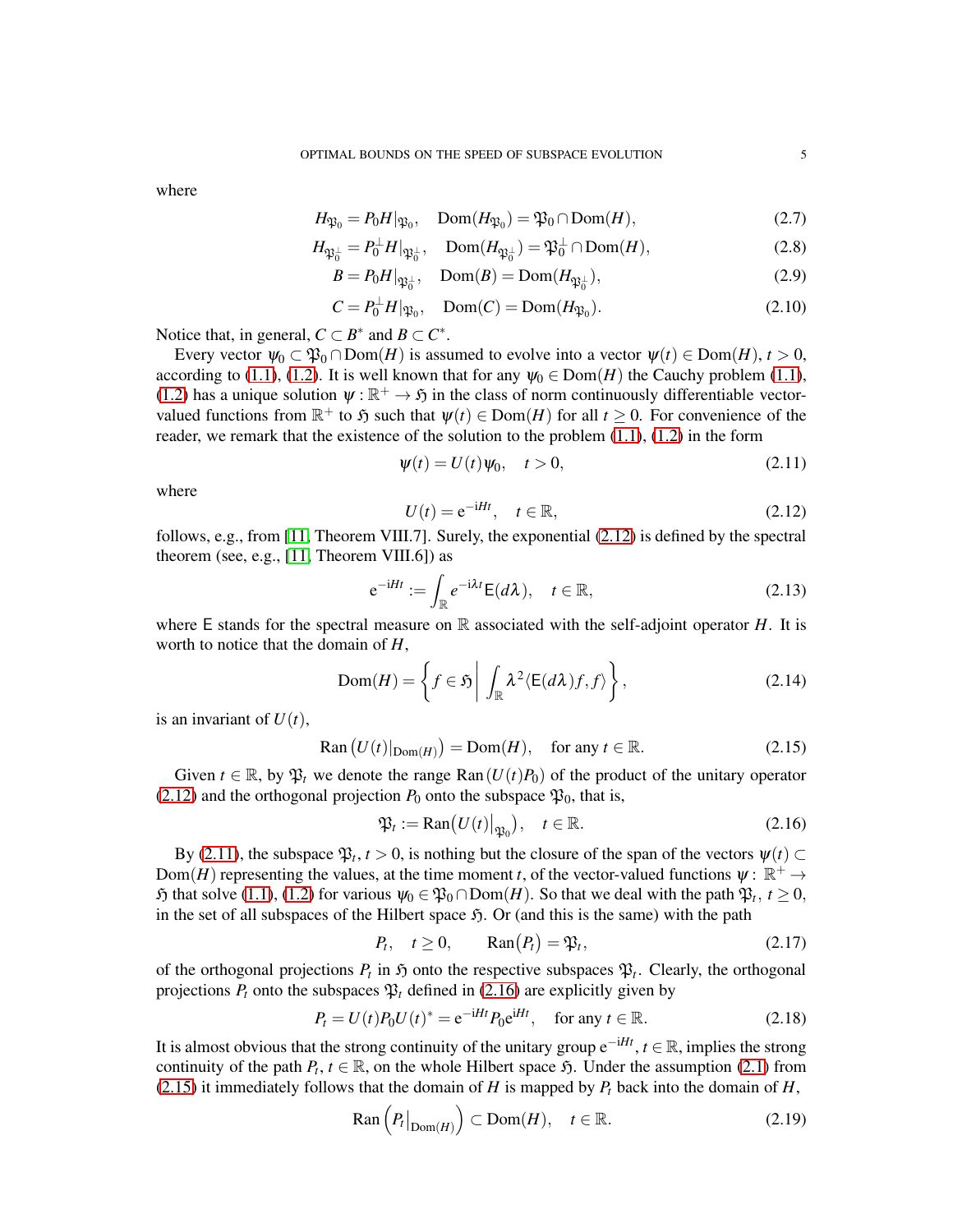For convenience of the reader we present a proof of the strong differentiability of the projection family [\(2.18\)](#page-4-4) under the hypothesis [\(2.1\)](#page-3-1).

<span id="page-5-0"></span>**Theorem 2.1.** Let H be a (possibly unbounded) self-adjoint operator in the Hilbert space  $\mathfrak{H}$ . *Assume that P*<sub>0</sub>,  $P_0 \neq 0$ , is an orthogonal projection in  $\mathfrak{H}$  and that the domain of *H* is invariant  $\mathcal{L}$  *Here*  $P_0$ , *i.e.*,  $\text{Ran}(P_0|_{\text{Dom}(H)}) \subset \text{Dom}(H)$ . Then the projection path  $P_t = e^{-iHt} P_0 e^{iHt}$ ,  $t \in \mathbb{R}$ , is *strongly differentiable on*  $\overline{Dom}(H)$  *for any t*  $\in \mathbb{R}$ *, that is, the following limit exists* 

$$
\dot{P}_t f := \lim_{\tau \to 0} \left( \frac{P_{t+\tau} - P_t}{\tau} f \right), \quad t \in \mathbb{R},
$$
\n
$$
\text{for any } f \in \text{Dom}(H).
$$
\n(2.20)

*Moreover, the inclusion* [\(2.19\)](#page-4-5) *holds and the following equality takes place:*

<span id="page-5-6"></span><span id="page-5-5"></span>
$$
\text{i}\dot{P}_t f = H P_t f - P_t H f, \quad t \in \mathbb{R},
$$
\n
$$
\text{for any } f \in \text{Dom}(H).
$$
\n(2.21)

*Proof.* As we already noticed, under the hypothesis  $\text{Ran}(P_0|_{\text{Dom}(H)}) \subset \text{Dom}(H)$  the inclusion [\(2.19\)](#page-4-5) follows immediately from [\(2.15\)](#page-4-3). Assume that  $f \in Dom(H)$  and  $t \in \mathbb{R}$ . By [\(2.19\)](#page-4-5) we have  $P_t f \in \text{Dom}(H)$ . Now take  $0 \neq \tau \in \mathbb{R}$  and write

$$
\frac{P_{t+\tau} - P_t}{\tau} f = \frac{e^{-iH(t+\tau)} P_0 e^{iH(t+\tau)} - e^{-iHt} P_0 e^{iHt}}{\tau} f
$$
\n
$$
= \frac{e^{-iH(t+\tau)} P_0 e^{iH(t+\tau)} - e^{-iH(t+\tau)} P_0 e^{iHt}}{\tau} + e^{-iH(t+\tau)} P_0 e^{iHt} - e^{-iHt} P_0 e^{iHt}}{f}
$$
\n
$$
= g_1(t, \tau, f) + g_2(t, \tau, f), \qquad (2.22)
$$

where the vectors  $g_1$  and  $g_2$  are given by

<span id="page-5-2"></span>
$$
g_1(t, \tau, f) = e^{-iH(t+\tau)} P_0 e^{iHt} \frac{e^{iH\tau} - I}{\tau} f,
$$
  

$$
g_2(t, \tau, f) = e^{-iHt} \frac{e^{-iH\tau} - I}{\tau} P_0 e^{iHt} f.
$$

For  $g_1(t, \tau, f)$  we have

<span id="page-5-3"></span><span id="page-5-1"></span>
$$
g_1(t, \tau, f) = g_{11}(t, \tau, f) + g_{12}(t, \tau, f), \qquad (2.23)
$$

where

$$
g_{11}(t, \tau, f) = e^{-iH(t+\tau)} P_0 e^{iHt} \left( \frac{e^{iH\tau} - I}{\tau} f - iHf \right),
$$
  

$$
g_{12}(t, \tau, f) = e^{-iH(t+\tau)} P_0 e^{iHt} (iHf).
$$

The unitarity of  $e^{-iH(t+\tau)}$  and  $e^{iHt}$  jointly with the fact that the orthogonal projection  $P_0$  has unit norm,  $||P_0|| = 1$ , yields

$$
||g_{11}(t,\tau,f)|| \le ||e^{-iH(t+\tau)}|| \, ||P_0|| \, ||e^{iHt}|| \, ||\frac{e^{iH\tau}-I}{\tau}f - iHf|| \le ||\frac{e^{iH\tau}-I}{\tau}f - iHf||. \tag{2.24}
$$

Taking into account the strong differentiability of the group  $e^{iHt}$  on  $Dom(H)$ , from [\(2.24\)](#page-5-1) one concludes that

<span id="page-5-4"></span>
$$
g_{11}(t, \tau, f) \to 0
$$
 as  $\tau \to 0$  (for any  $t \in \mathbb{R}$  and any  $f \in \text{Dom}(H)$ ). (2.25)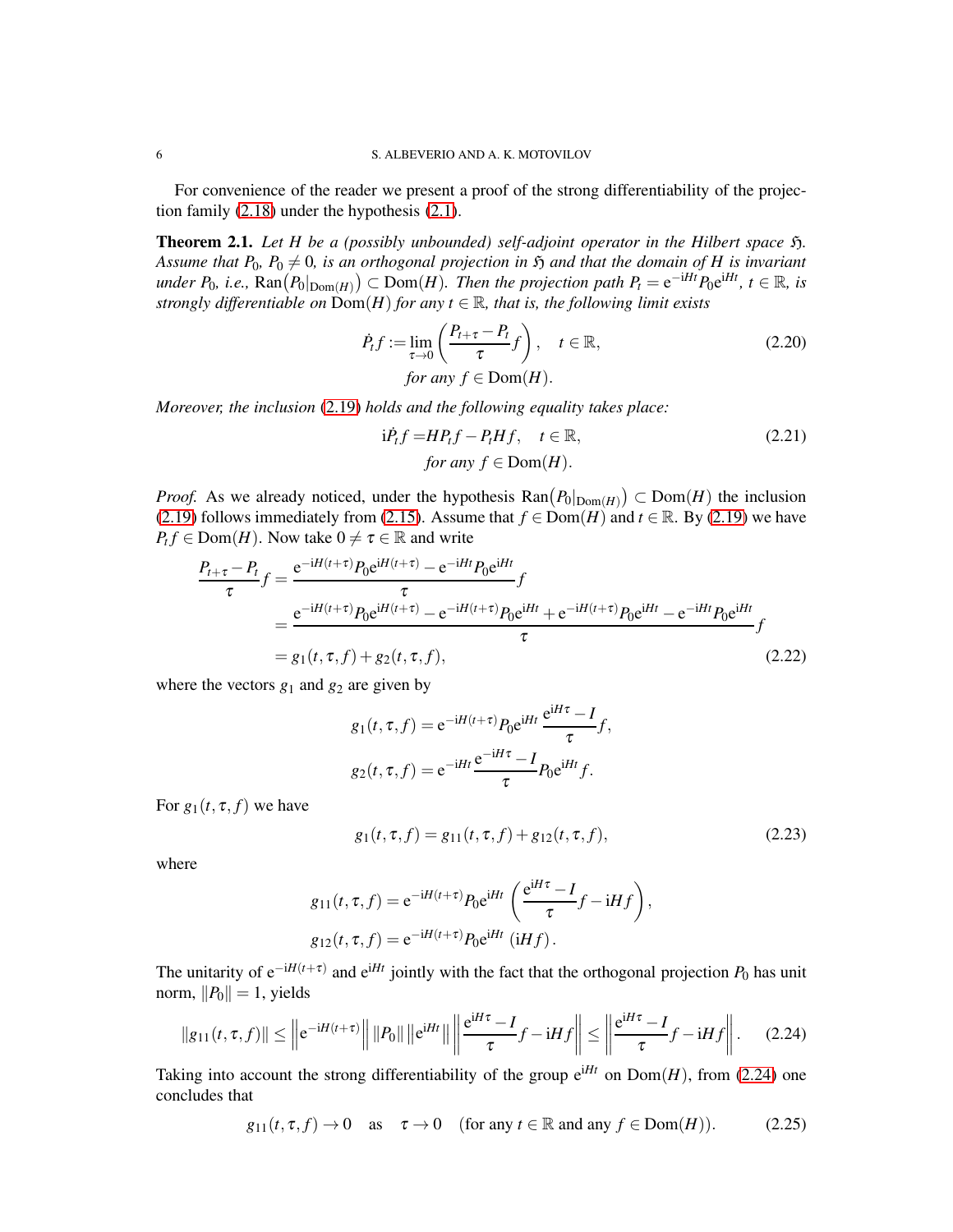At the same time, in view of the strong continuity of the group  $e^{iHt}$  on  $\mathfrak{H}$ ,

<span id="page-6-0"></span>
$$
g_{12}(t,\tau,f) \longrightarrow_{\tau \to 0} e^{-iHt} P_0 e^{iHt} \quad (iHf) = iP_t Hf \quad \text{(for any } t \in \mathbb{R} \text{ and any } f \in \text{Dom}(H). \tag{2.26}
$$

As for the term  $g_2(t, \tau, f)$ , it is easy to observe that

$$
g_2(t,\tau,f) \xrightarrow[\tau \to 0]{} e^{-iHt}(-iH)P_0 e^{iHt}f \quad \text{(for any } t \in \mathbb{R} \text{ and any } f \in \text{Dom}(H)\text{)}.
$$

This follows again from the strong differentiability of the group  $e^{iHt}$  on  $Dom(H)$ , taking into account that  $e^{iHt} f \in Dom(H)$  whenever  $f \in Dom(H)$  and then  $P_0e^{iHt} f \in Dom(H)$  by the hypothesis. Now it only remains to recollect that  $e^{-iHt}(-iH)P_0e^{iHt}f = -iHe^{-iHt}P_0e^{iHt}f = -iHP_tf$ , which means that

$$
g_2(t, \tau, f) \longrightarrow_{\tau \to 0} -iHP_t f \quad \text{(for any } t \in \mathbb{R} \text{ and any } f \in \text{Dom}(H)\text{)}.
$$
 (2.27)

Combining this result with  $(2.22)$ ,  $(2.23)$ ,  $(2.25)$ , and  $(2.26)$  completes the proof.

*Remark* 2.2*.* Equality [\(2.21\)](#page-5-5) implies that, under the hypothesis of Theorem [2.1,](#page-5-0) the projection path  $(2.18)$  is a strong solution (on  $Dom(H)$ ) to the Cauchy problem

$$
i\frac{d}{dt}P_t = [H, P_t],\tag{2.28}
$$

$$
P_t|_{t=0} = P_0,\t\t(2.29)
$$

where  $\frac{d}{dt}P_t = \dot{P}_t$  stands for the strong derivative [\(2.20\)](#page-5-6) and

<span id="page-6-1"></span>
$$
[H, P_t] := HP_t - P_t H, \quad \text{Dom}([H, P_t]) = \text{Dom}(H), \tag{2.30}
$$

denotes the commutator of *H* and *P<sup>t</sup>* .

The following observation may be helpful in the study of variation of the subspaces  $\mathfrak{P}_t$  defined in [\(2.16\)](#page-4-2).

<span id="page-6-4"></span>*Remark* 2.3. The inclusion [\(2.19\)](#page-4-5) implies that also  $\text{Ran}\left(P_t^{\perp}|_{\text{Dom}(H)}\right) \subset \text{Dom}(H)$ . This means that, at any moment  $t \in \mathbb{R}$ , the commutator [\(2.30\)](#page-6-1) may be written in the form

<span id="page-6-2"></span>
$$
[H, P_t] = P_t^{\perp} H P_t - P_t H P_t^{\perp}.
$$
\n(2.31)

From [\(2.31\)](#page-6-2) it follows that, with respect to the orthogonal decomposition  $\mathfrak{H} = \mathfrak{P}_t \oplus \mathfrak{P}_t^{\perp}$ , the operator  $[H, P_t]$  admits representation in the form of the following  $2 \times 2$  block off-diagonal skewsymmetric operator matrix:

$$
[H, P_t] = \begin{pmatrix} 0 & -P_t H|_{\mathfrak{P}_t^{\perp}} \\ P_t^{\perp} H|_{\mathfrak{P}_t} & 0 \end{pmatrix}, \quad t \in \mathbb{R}, \tag{2.32}
$$

which is considered on the domain  $(Dom(H) \cap \mathfrak{P}_t) \oplus (Dom(H) \cap \mathfrak{P}_t^{\perp}) = Dom(H)$ .

<span id="page-6-3"></span>*Remark* 2.4*.* One more observation is that for any  $t \in \mathbb{R}$  the commutator [\(2.30\)](#page-6-1) of *H* and *P*<sub>t</sub> remains unitary equivalent to its value  $[H, P_0]$  at  $t = 0$ , namely,

$$
[H, P_t] = e^{-iHt} [H, P_0] e^{iHt}, \quad t \in \mathbb{R}.
$$
 (2.33)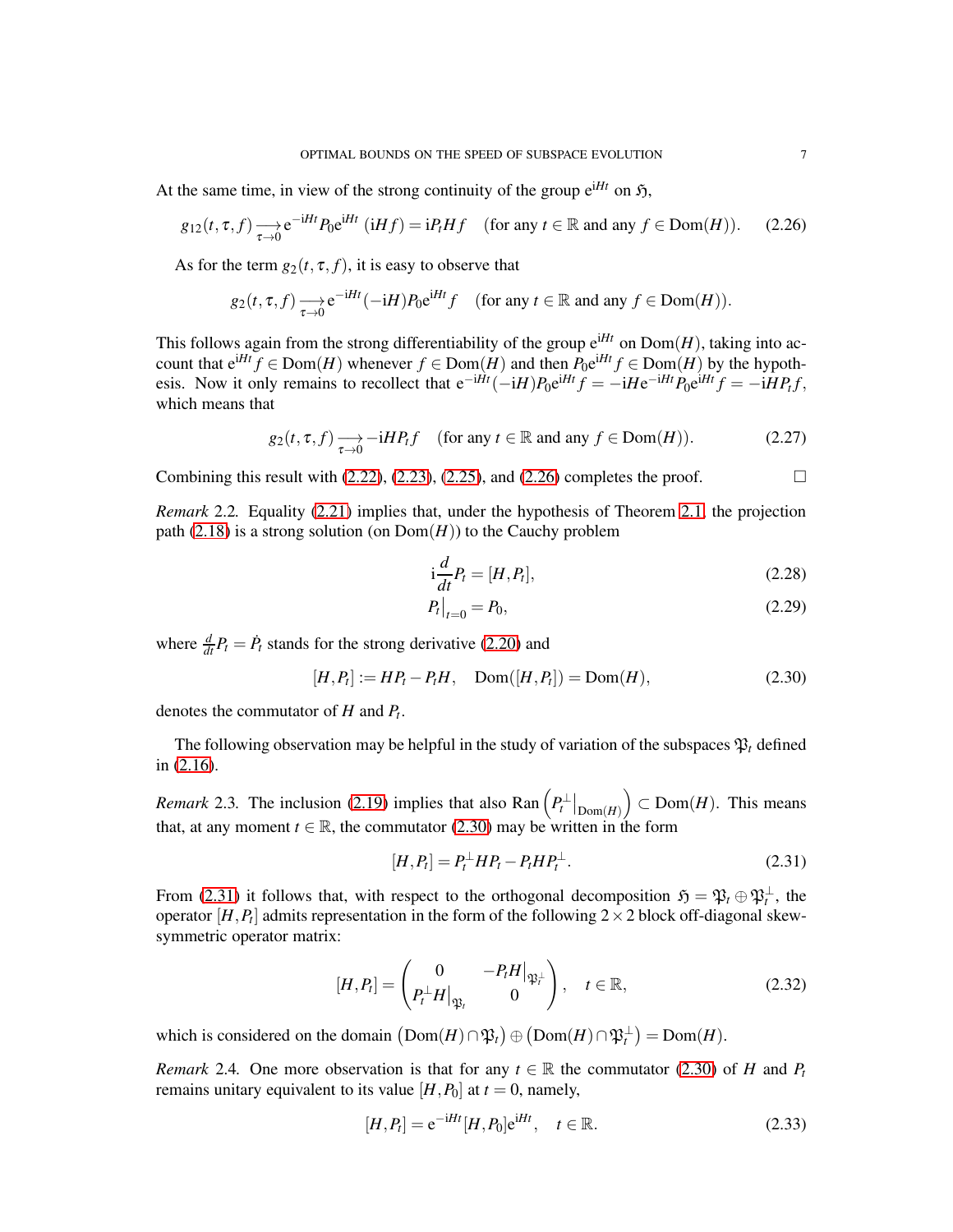#### <span id="page-7-0"></span>8 S. ALBEVERIO AND A. K. MOTOVILOV

### 3. BOUNDS FOR THE SPEED OF THE SUBSPACE EVOLUTION

In this section we again assume that *H* is a self-adjoint operator on the Hilbert space  $\mathfrak{H}$  and that  $P_0$  is an orthogonal projection on  $\tilde{p}$  with Ran( $P_0$ ) =  $\mathfrak{P}_0 \neq \{0\}$  satisfying the condition [\(2.1\)](#page-3-1).

It is well known that the set of all orthogonal projections in the Hilbert space  $\mathfrak{H}$  (and hence the set of all subspaces of  $\mathfrak{H}$ ) is a metric space with the distance given by the operator norm,

<span id="page-7-1"></span>
$$
\rho(Q,R) := ||Q - R||, \qquad \rho(\mathfrak{Q}, \mathfrak{R}) := \rho(Q,R), \tag{3.1}
$$

where *Q*, *R* are arbitrary orthogonal projections and  $\Omega$ ,  $\mathfrak{R}$ , their respective ranges. It is worth mentioning that

$$
||Q - R|| \le 1
$$

for any two orthogonal projections Q and R in  $\mathfrak{H}$  (see, e.g., [\[12,](#page-14-11) Section 34]) and, thus, we always have  $\rho(\mathfrak{Q}, \mathfrak{R}) \leq 1$  for any subspaces  $\mathfrak{Q}$  and  $\mathfrak{R}$  in  $\mathfrak{H}$ .

We start with proving our first quantum speed limit for the subspace variation based on the metric  $(3.1)$ . This "naïve" speed limit follows directly from the equation  $(2.21)$  under an additional assumption that the commutator of the operators  $H$  and  $P_0$  is a bounded operator on its domain  $Dom([H, P_0]) = Dom(H)$ .

<span id="page-7-5"></span>Lemma 3.1. *Assume the hypothesis of Theorem [2.1.](#page-5-0) Assume, in addition, that the commutator*  $[H, P_0]$  *considered on*  $Dom([H, P_0]) = Dom(H)$  *is a bounded operator, that is,* 

<span id="page-7-2"></span>
$$
V_{H,P_0} := \sup_{\substack{f \in \text{Dom}(H) \\ ||f|| = 1}} ||HP_0 f - P_0 H f|| < \infty,
$$
\n(3.2)

*and let*  $P_t = e^{-iHt}P_0e^{iHt}$ ,  $t \in \mathbb{R}$ . Then the closure  $\overline{[H, P_t]}$  of the commutator  $[H, P_t]$ ,  $t \in \mathbb{R}$ , is a *bounded operator on the whole Hilbert space*  $\mathfrak{H}$  *and* 

<span id="page-7-3"></span>
$$
\left\| \overline{[H, P_t]} \right\| = V_{H, P_0} \quad \text{for any } t \in \mathbb{R}.
$$
 (3.3)

*Furthermore, the following inequality holds*

<span id="page-7-4"></span>
$$
||P_t - P_s|| \le V_{H,P_0} |t - s|, \quad \text{for any } t, s \in \mathbb{R}.
$$

*Proof.* Since *H* is a self-adjoint operator, its domain is dense in  $\mathfrak{H}$ . Then the boundedness [\(3.2\)](#page-7-2) of the commutator  $[H, P_0]$  on  $Dom(H)$  implies that its closure  $\overline{[H, P_0]}$  is a bounded operator defined on the whole Hilbert space  $\mathfrak{H}$ . Continuity of the norm implies  $\left\| \overline{[H, P_0]} \right\| = \left\| [H, P_0] \right\| = V_{H, P_0}$ . By Remark [2.4,](#page-6-3) for any  $t \in \mathbb{R}$  the commutator  $[H, P_t]$  is unitary equivalent to the commutator  $[H, P_0]$ and the same concerns their closures. Hence,  $[H, P_t]$  is a bounded operator on  $\mathfrak{H}$  with the norm coinciding with that of  $\overline{[H,P_0]}$ , and this proves [\(3.3\)](#page-7-3).

Now assume that  $s, t \in \mathbb{R}$  and, for definiteness, let  $s < t$ . Since  $\overline{\text{Dom}(H)} = \mathfrak{H}$ , for the norm of  $P_t - P_s$  we have

$$
||P_t - P_s|| = \sup_{f \in \mathfrak{H}} ||P_t f - P_s f|| = \sup_{f \in \text{Dom}(H)} ||P_t f - P_s f||.
$$
\n(3.5)\n  
\n
$$
||f|| = 1
$$

Then by Theorem [2.1](#page-5-0) (in particular, by the strong differentiability  $(2.20)$  of the path  $P_t$ ) one concludes that

$$
||P_t - P_s|| = \sup_{\substack{f \in \text{Dom}(H) \\ ||f|| = 1}} \left\| \int_s^t \dot{P}_\tau f d\tau \right\| \le \int_s^t \sup_{\substack{f \in \text{Dom}(H) \\ ||f|| = 1}} \left\| \dot{P}_\tau f \right\| d\tau. \tag{3.6}
$$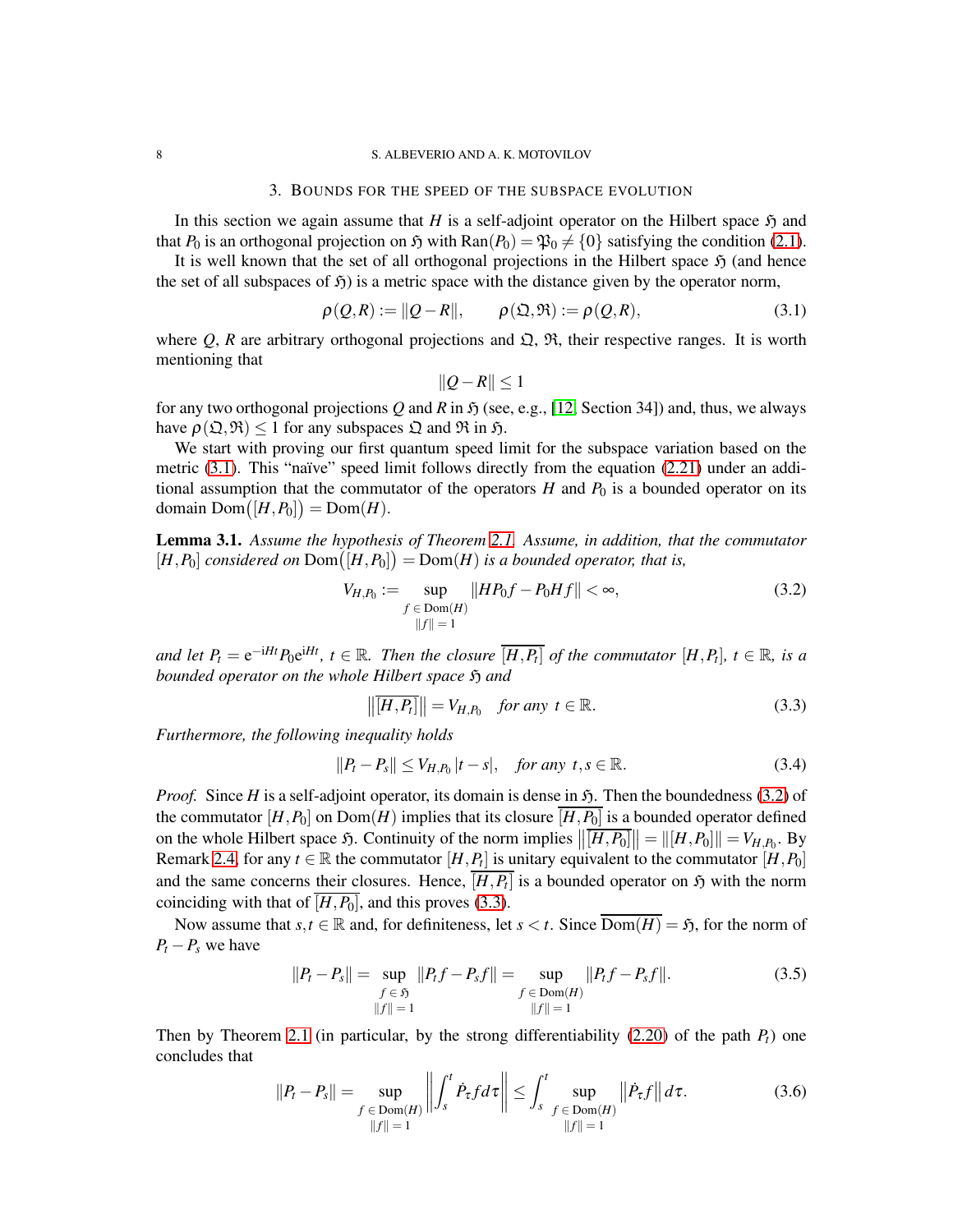Now by taking into account [\(2.21\)](#page-5-5) and [\(3.3\)](#page-7-3) one arrives at

<span id="page-8-0"></span>
$$
||P_t - P_s|| \le \int_s^t \sup_{\substack{f \in \text{Dom}(H) \\ ||f|| = 1}} ||HP_\tau f - P_\tau H f|| d\tau = \int_s^t ||\overline{[H, P_\tau]}|| d\tau = V_{H, P_0} (t - s), \tag{3.7}
$$

which completes the proof.  $\Box$ 

Soon we will see that there is a stronger estimate of  $||P_t - P_s||$  through  $|t - s|$  than the one presented in [\(3.4\)](#page-7-4). The stronger estimate (see inequality [\(3.16\)](#page-9-1) in Theorem [3.6](#page-9-0) below) is associated with another natural but much less known metric on the set of all subspaces of  $\mathfrak{H}$ . This metric is associated with the quantity

<span id="page-8-1"></span>
$$
\vartheta(\mathfrak{Q}, \mathfrak{R}) := \arcsin(\|Q - R\|)
$$
\n(3.8)

called the *maximal angle* between the subspaces  $\mathfrak{Q}$  and  $\mathfrak{R}$ . The fact that the maximal angle [\(3.8\)](#page-8-1) is a metric has been proven in 1993 by L.Brown [\[13\]](#page-14-12). An alternative proof of this fact may be found in [\[14\]](#page-14-13). Let us also refer to the discussion of the metric [\(3.8\)](#page-8-1) in [\[15\]](#page-14-14).

Notice that, since the maximal angle is a metric, the triangle inequality

<span id="page-8-5"></span>
$$
\vartheta(\mathfrak{Q}, \mathfrak{R}) \le \vartheta(\mathfrak{Q}, \mathfrak{S}) + \vartheta(\mathfrak{S}, \mathfrak{R})
$$
\n(3.9)

holds for any subspaces  $\mathfrak{Q}, \mathfrak{R}, \mathfrak{S} \subset \mathfrak{H}$ .

<span id="page-8-6"></span>*Remark* 3.2*.* Inequality  $x < \arcsin x$ ,  $x \in (0, 1]$ , implies that always  $\rho(\mathfrak{Q}, \mathfrak{R}) < \vartheta(\mathfrak{Q}, \mathfrak{R})$  if  $\mathfrak{Q} \neq \mathfrak{R}$ . Thus, the metric  $\vartheta$  is stronger than the metric  $\rho$  in the sense that the bound  $\vartheta(\mathfrak{Q}, \mathfrak{R}) < c$  for some  $c > 0$  automatically requires that also  $\rho(\mathfrak{Q}, \mathfrak{R}) < c$ . The converse is not true in general.

*Remark* 3.3. One verifies by inspection that the non-negative operator  $(Q - R)^2$  is block diagonal with respect to the decomposition  $\mathfrak{H} = \mathfrak{R} \oplus \mathfrak{R}^{\perp}$ , more precisely,

$$
(Q - R)^2 = RQ^{\perp}R + R^{\perp}QR^{\perp}, \qquad (3.10)
$$

which means that

<span id="page-8-3"></span>
$$
||Q - R|| = \max\{|RQ^{\perp}R\|^{1/2}, \|R^{\perp}QR^{\perp}\|^{1/2}\} = \max\{|Q^{\perp}R\|, \|R^{\perp}Q\|\}.
$$
 (3.11)

*Remark* 3.4*.* The concept of maximal angle between subspaces can be traced back at least to Krein, Krasnoselsky, and Milman [\[16\]](#page-14-15). Under the assumption that  $(\mathfrak{Q}, \mathfrak{R})$  is an ordered pair of subspaces and  $\mathfrak{Q} \neq \{0\}$ , the notion of the (relative) maximal angle between  $\mathfrak{Q}$  and  $\mathfrak{R}$  is applied in [\[16\]](#page-14-15) to the number  $\varphi(\mathfrak{Q}, \mathfrak{R}) \in [0, \pi/2]$  defined by

<span id="page-8-2"></span>
$$
\sin \varphi(\mathfrak{Q}, \mathfrak{R}) = \sup_{x \in \mathfrak{Q}, ||x|| = 1} \text{dist}(x, \mathfrak{R}).\tag{3.12}
$$

Obviously, equality [\(3.12\)](#page-8-2) is equivalent to

$$
\sin \varphi(\mathfrak{Q}, \mathfrak{R}) = ||Q^{\perp}R||. \tag{3.13}
$$

If both  $\mathfrak{Q} \neq \{0\}$  and  $\mathfrak{R} \neq \{0\}$  then [\(3.11\)](#page-8-3) implies

<span id="page-8-4"></span>
$$
\vartheta(\mathfrak{Q}, \mathfrak{R}) = \arcsin\left(\max\left\{||\mathcal{Q}^{\perp}R||, ||R^{\perp}\mathcal{Q}||\right\}\right) = \max\left\{\varphi(\mathfrak{Q}, \mathfrak{R}), \varphi(\mathfrak{R}, \mathfrak{Q})\right\}.
$$
 (3.14)

In contrast to  $\varphi(\mathfrak{Q}, \mathfrak{R})$ , the maximal angle  $\vartheta(\mathfrak{Q}, \mathfrak{R})$  is always symmetric with respect to the interchange of the arguments  $\mathfrak Q$  and  $\mathfrak R$ . Moreover,

$$
\varphi(\mathfrak{R}, \mathfrak{Q}) = \varphi(\mathfrak{Q}, \mathfrak{R}) = \vartheta(\mathfrak{Q}, \mathfrak{R}) \quad \text{whenever } ||Q - R|| < 1. \tag{3.15}
$$

*For*  $||Q-R|| < 1$ , this is simply a consequence of the equality  $||Q<sup>⊥</sup>R|| = ||R<sup>⊥</sup>Q||$ , which is easily deduced, e.g., from [\[17,](#page-14-16) Corollary 3.4 (i) and Remark 3.6].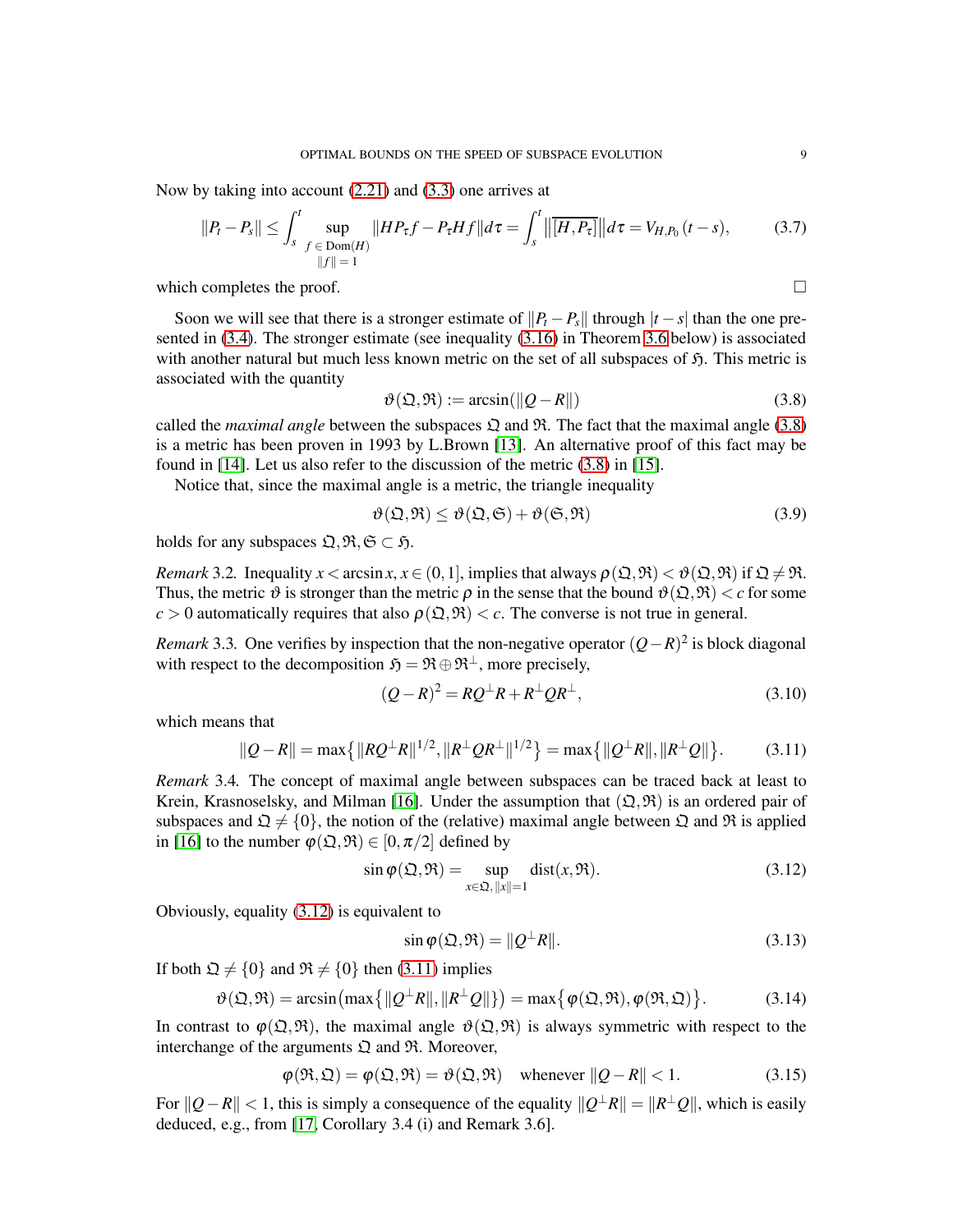*Remark* 3.5*.* The maximal angle between subspaces admits a quantum-mechanical interpretation. To this end, one may apply the concept of a subspace-state of a quantum system. Namely, given a subspace  $\mathfrak{Q} \subset \mathfrak{H}$ , one says that the system is in the  $\mathfrak{Q}$ -state if it is in a pure state described by a (non-specified) normalized vector  $x \in \Omega$ . By [\(3.12\)](#page-8-2) and [\(3.14\)](#page-8-4) the quantity cos<sup>2</sup>  $\vartheta(\Omega,\mathfrak{R})$  is then treated as a minimum probability for a quantum system which is in a  $\mathfrak{Q}$ -state to be found also in an R-state.

By using the maximal-angle metric [\(3.8\)](#page-8-1) we obtain the following result.

<span id="page-9-0"></span>**Theorem 3.6.** Assume the hypothesis of Lemma [3.1](#page-7-5) and let  $\mathfrak{P}_{\tau} = \text{Ran}(P_{\tau})$ ,  $\tau \in \mathbb{R}$ . Then the *following inequality holds:*

<span id="page-9-1"></span>
$$
\vartheta(\mathfrak{P}_s, \mathfrak{P}_t) \le V_{H, P_0} |t - s| \quad \text{for any } s, t \in \mathbb{R}.
$$
 (3.16)

*Proof.* Assume, for definiteness, that  $s \neq t$  and set

<span id="page-9-2"></span>
$$
\tau_j = s + j \frac{t - s}{n}, \quad j = 0, 1, \dots, n,
$$
\n(3.17)

where *n* is a natural number,  $n \in \mathbb{N}$ . Notice that  $\tau_0 = s$  and  $\tau_n = t$ . Under the assumption that  $n \ge 2$ , by applying the triangle inequality [\(3.9\)](#page-8-5) to the subspaces  $\mathfrak{P}_s$ ,  $\mathfrak{P}_t$ , and intermediate subspaces  $\mathfrak{P}_{\tau_j}$ ,  $j = 1, 2, ..., n - 1$ , one arrives at the following bound for the maximal angle  $\vartheta(\mathfrak{P}_s, \mathfrak{P}_t)$  between the subspaces  $\mathfrak{P}_s$  and  $\mathfrak{P}_t$ :

<span id="page-9-3"></span>
$$
\vartheta(\mathfrak{P}_0, \mathfrak{P}_t) \le \sum_{j=1}^n \arcsin ||P_{\tau_j} - P_{\tau_{j-1}}||. \tag{3.18}
$$

By  $(3.17)$  we have

<span id="page-9-5"></span><span id="page-9-4"></span>
$$
|\tau_j - \tau_{j-1}| = \frac{|t - s|}{n}, \quad j = 1, 2, \dots, n.
$$
 (3.19)

Now take *n* such that  $V_{H,P_0}$   $\frac{|t-s|}{n} \leq 1$ . Then combining [\(3.18\)](#page-9-3) and [\(3.19\)](#page-9-4) with the estimate [\(3.4\)](#page-7-4) in Lemma [3.1](#page-7-5) yields

$$
\vartheta(\mathfrak{P}_0,\mathfrak{P}_t) \leq \sum_{j=1}^n \arcsin\big(V_{H,P_0}|\tau_j-\tau_{j-1}|\big) = n \arcsin\frac{V_{H,P_0}|t-s|}{n}.\tag{3.20}
$$

Passing in [\(3.20\)](#page-9-5) to the limit  $n \to \infty$  one arrives at [\(3.16\)](#page-9-1), completing the proof.

*Remark* 3.7. Given  $s \neq t$  and  $V_{P_0,H} > 0$ , the bound [\(3.16\)](#page-9-1) is more tight for  $\|P_s - P_t\|$  than the bound [\(3.4\)](#page-7-4) (cf. Remark [3.2\)](#page-8-6).

<span id="page-9-6"></span>*Remark* 3.8*.* Under the hypothesis of Lemma [3.1,](#page-7-5) by Remark [2.3](#page-6-4) from [\(3.2\)](#page-7-2) it follows that

$$
V_{H,P_t} = ||P_t H P_t^{\perp}|| = ||P_t^{\perp} H P_t|| \quad (= ||\overline{P_t H P_t^{\perp}}|| = ||\overline{P_t^{\perp} H P_t}||) \quad \text{for any } t \in \mathbb{R}
$$
 (3.21)

and, in particular,

<span id="page-9-7"></span>
$$
V_{H,P_0} = ||P_0 H P_0^{\perp}|| = ||P_0^{\perp} H P_0||. \tag{3.22}
$$

Therefore, the bound [\(3.16\)](#page-9-1) may be interpreted in the sense that only the off-diagonal entries  $P_0H|_{\mathfrak{P}_0^{\perp}}$  and  $P_0^{\perp}H|_{\mathfrak{P}_0}$  in the block matrix representation [\(2.6\)](#page-3-5) of the Hamiltonian *H* contribute into the variation of the subspace  $\mathfrak{P}_0$ . If *H* is block diagonal with respect to the decomposition  $\mathfrak{H} = \mathfrak{P}_0 \oplus \mathfrak{P}_0^{\perp}$  and, hence, the subspace  $\mathfrak{P}_0$  is reducing for *H*, it does not change with time at all. In particular, none of the spectral subspaces of *H* can be a subject of the time evolution.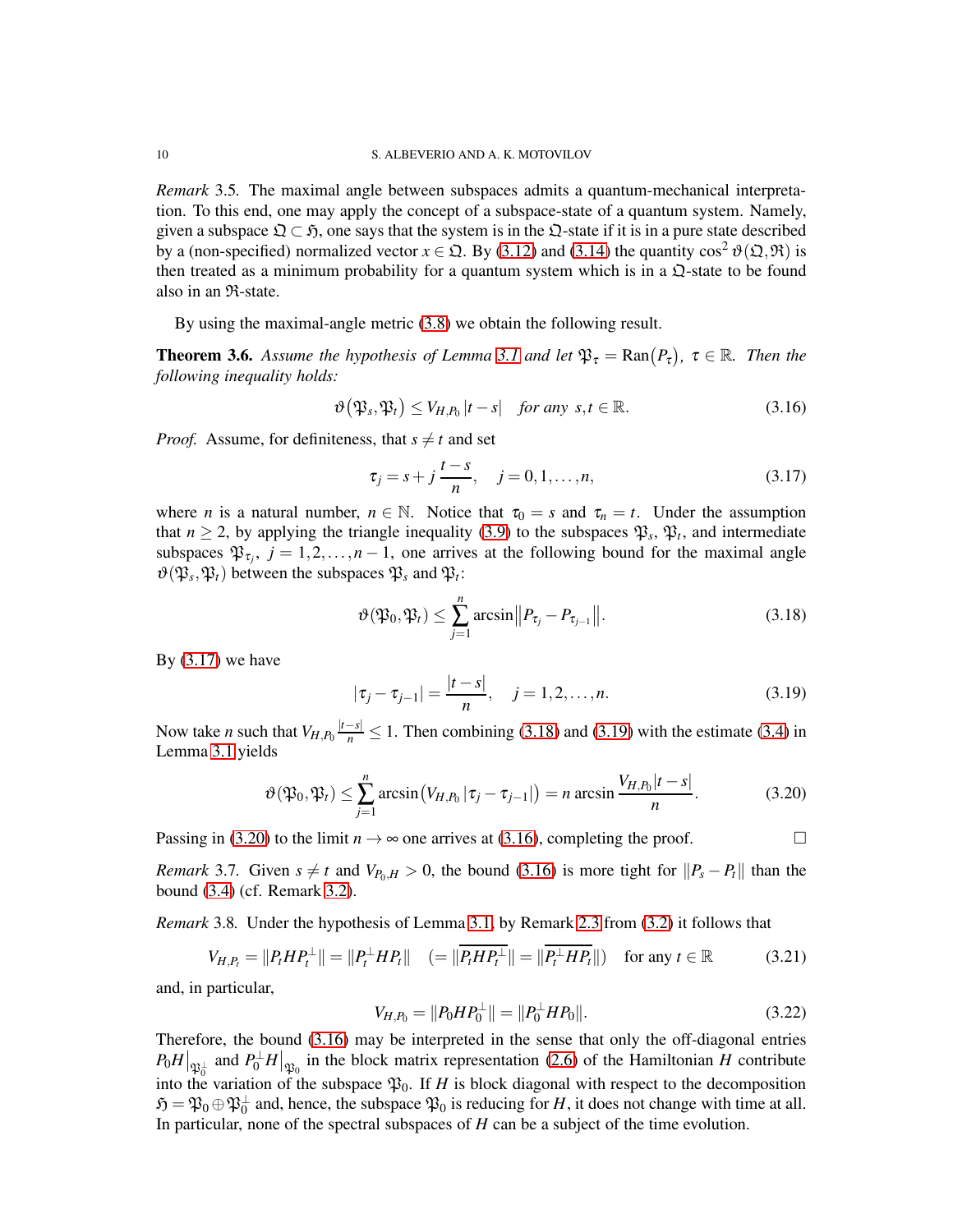<span id="page-10-6"></span>**Corollary 3.9.** *Under the hypothesis of Lemma* [3.1,](#page-7-5) *suppose that*  $T_{\theta}$  *is the time when the maximal angle between the initial subspace*  $\mathfrak{P}_0$  *and a subspace in the path*  $\mathfrak{P}_t$ ,  $t \geq 0$ , *reaches the value of*  $\theta$ ,  $0 < \theta \leq \frac{\pi}{2}$ *, that is,* 

$$
\vartheta(\mathfrak{P}_0, \mathfrak{P}_{T_{\theta}}) = \theta. \tag{3.23}
$$

*Then*[2](#page-10-0)

<span id="page-10-3"></span>
$$
T_{\theta} \ge \frac{\theta}{V_{H,P_0}}\,. \tag{3.24}
$$

<span id="page-10-2"></span>*Example* 3.10*.* Let the Hamiltonian *H* describe a two-level quantum system with bound states *e*<sub>1</sub> and *e*<sub>2</sub>, that is,  $||e_1|| = ||e_2|| = 1$ ,  $\langle e_1, e_2 \rangle = 0$ , the Hilbert space  $\mathfrak{H}$  is the span of the vectors  $e_1$ and  $e_2$ , and

$$
H=E_1\langle \cdot, e_1\rangle e_1+E_2\langle \cdot, e_2\rangle e_2,
$$

where the binding energies  $E_1$  and  $E_2$  are supposed to be different,  $E_1 \neq E_2$ . Assume that  $P_0$ is the orthogonal projection on the one-dimensional subspace  $\mathfrak{P}_0$  spanned by the vector  $e =$ √ 1  $\frac{1}{2}(e_1 + e_2)$ . One immediately observes that

$$
[H,P_0] = \frac{E_2 - E_1}{2} \left( \langle \cdot, e_1 \rangle e_2 - \langle \cdot, e_2 \rangle e_1 \right) \tag{3.25}
$$

and then for the norm of the commutator of  $H$  and  $P_0$  we get

<span id="page-10-4"></span>
$$
V_{H,P_0} = ||[H, P_0]|| = \frac{|E_2 - E_1|}{2}.
$$
\n(3.26)

One also verifies by inspection that this norm may be written as

<span id="page-10-7"></span>
$$
V_{H,P_0} = (||He||^2 - \langle He, e \rangle^2)^{1/2}.
$$
\n(3.27)

Furthermore, an elementary computation shows that for any  $\tau \in \mathbb{R}$  the orthogonal projection  $P_{\tau} = e^{-iH\tau} P_0 e^{iH\tau}$  is given by

$$
P_{\tau} = \frac{1}{2} \left( \langle \cdot, e_1 \rangle e_1 + e^{-i(E_2 - E_1)\tau} \langle \cdot, e_1 \rangle e_2 + e^{i(E_2 - E_1)\tau} \langle \cdot, e_2 \rangle e_1 + \langle \cdot, e_2 \rangle e_2 \right). \tag{3.28}
$$

Then for any  $s, t \in \mathbb{R}$  we have

<span id="page-10-1"></span>
$$
P_t - P_s = \frac{1}{2} \left( e^{-i(E_2 - E_1)t} - e^{-i(E_2 - E_1)s} \right) \langle \cdot, e_1 \rangle e_2 + \frac{1}{2} \left( e^{i(E_2 - E_1)t} - e^{i(E_2 - E_1)s} \right) \langle \cdot, e_2 \rangle e_1.
$$
 (3.29)

The eigenvalues of the rank-two operator [\(3.29\)](#page-10-1) are

$$
\lambda_{\pm} = \pm \sin\left(\frac{|E_2 - E_1|}{2}|t - s|\right),\tag{3.30}
$$

which means in particular that

<span id="page-10-5"></span>
$$
\vartheta(\mathfrak{P}_s, \mathfrak{P}_t) = \arcsin \|P_t - P_s\| = \frac{|E_2 - E_1|}{2} |t - s| \text{ whenever } \frac{|E_2 - E_1|}{2} |t - s| \le \frac{\pi}{2}, \qquad (3.31)
$$

where, as usually,  $\mathfrak{P}_{\tau} = \text{Ran}(P_{\tau}), \tau \in \mathbb{R}$ .

*Remark* 3.11*.* Example [3.10](#page-10-2) is used in many papers on quantum speed limits (see, e.g., [\[2,](#page-14-1) [3,](#page-14-2) [8,](#page-14-7) [9\]](#page-14-8)). In particular, this example proves the sharpness of both the Mandelstam-Tamm and Margolus-Levitin inequalities (see, e.g., [\[2,](#page-14-1) Section 2.4]). Example [3.10](#page-10-2) also works for the bounds  $(3.16)$  and  $(3.24)$ . In this example, due to  $(3.26)$  and  $(3.31)$  both of these bounds transform into equalities, which proves that both the bounds [\(3.16\)](#page-9-1) and [\(3.24\)](#page-10-3) are optimal.

<span id="page-10-0"></span><sup>&</sup>lt;sup>2</sup>For the case where  $V_{H,P_0} = 0$ , which implies that  $\mathfrak{P}_0$  is a reducing subspace of *H*, one adopts the convention that  $T_{\theta} = \infty$ .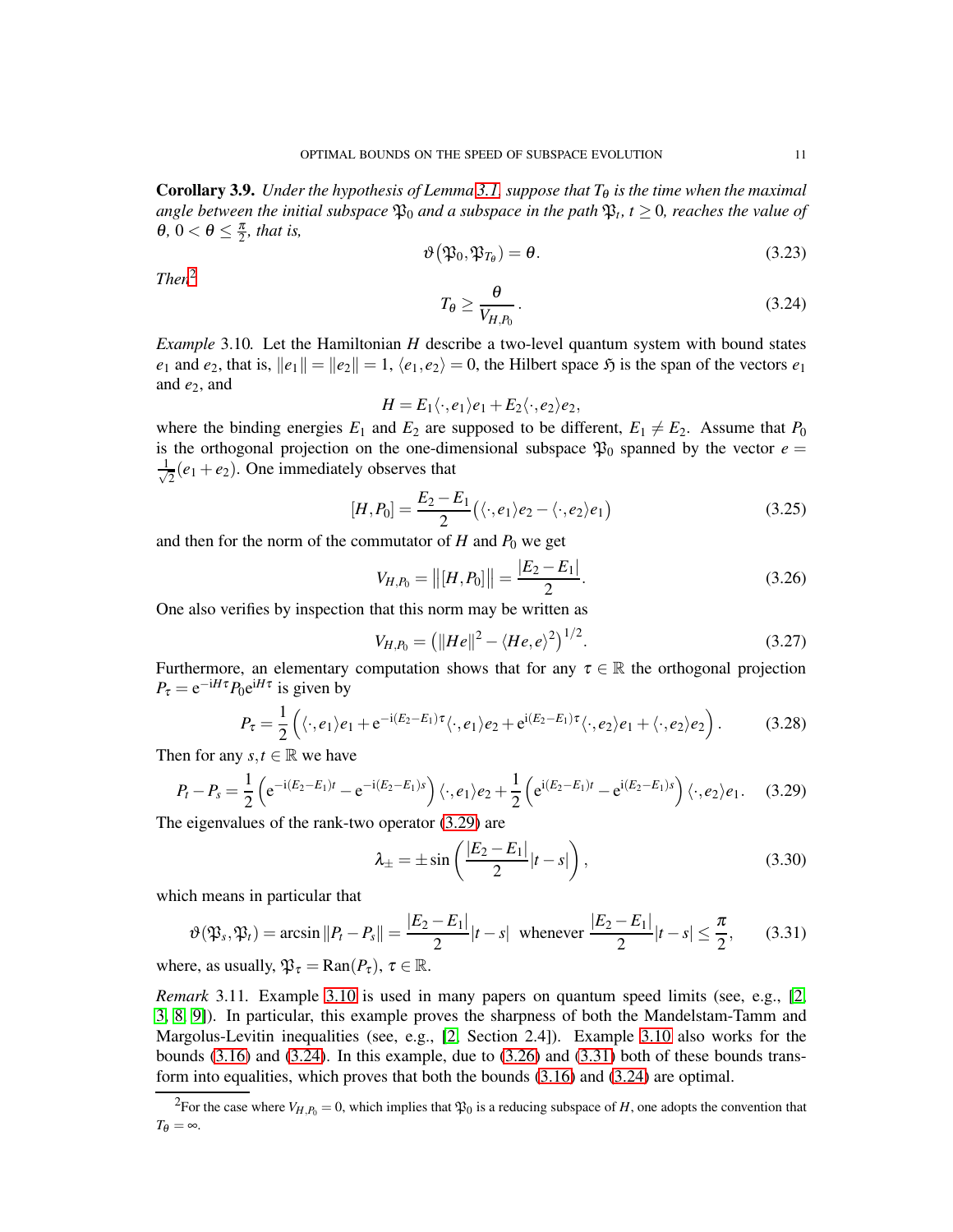<span id="page-11-0"></span>**Theorem 3.12.** Assume the hypothesis of Theorem [2.1](#page-5-0) and let  $\mathfrak{P}_{\tau} = \text{Ran}(e^{-iH\tau}P_0e^{iH\tau})$ ,  $\tau \in \mathbb{R}$ . *Assume, in addition, that*

<span id="page-11-4"></span>
$$
\Delta E_{\mathfrak{P}_0} := \sup_{\substack{f \in \mathfrak{P}_0 \cap \text{Dom}(H) \\ ||f|| = 1}} \left( ||Hf||^2 - \langle Hf, f \rangle^2 \right)^{1/2} < \infty. \tag{3.32}
$$

*Then*

<span id="page-11-6"></span>
$$
\vartheta(\mathfrak{P}_s, \mathfrak{P}_t) \le \Delta E_{\mathfrak{P}_0}|t - s| \quad \text{for any } t, s \in \mathbb{R}, \tag{3.33}
$$

*and*[3](#page-11-1)

<span id="page-11-7"></span>
$$
T_{\theta} \ge \frac{\theta}{\Delta E_{\mathfrak{P}_0}},\tag{3.34}
$$

*where*  $\theta$ *, T* $_{\theta}$  *are the same as in Corollary* [3.9.](#page-10-6)

*Proof.* We start with the elementary observation that

<span id="page-11-2"></span>
$$
||P_0^{\perp} Hf|| = (||Hf||^2 - ||P_0 Hf||^2)^{1/2} \quad \text{for any } f \in \text{Dom}(H). \tag{3.35}
$$

If, in addition,  $f \in \mathfrak{P}_0$  and  $||f|| = 1$  then automatically  $||P_0y|| \ge |\langle y, f \rangle|$  for any  $y \in \mathfrak{H}$ . In particular,

$$
||P_0Hf|| \ge \langle Hf, f \rangle \quad \text{for any } f \in \mathfrak{P}_0 \cap \text{Dom}(H), ||f|| = 1. \tag{3.36}
$$

Hence, from [\(3.35\)](#page-11-2) it follows that

<span id="page-11-5"></span>
$$
||P_0^{\perp} Hf|| \le (||Hf||^2 - \langle Hf, f \rangle^2)^{1/2} \quad \text{for any } f \in \mathfrak{P}_0 \cap \text{Dom}(H), ||f|| = 1. \tag{3.37}
$$

Meanwhile, by Remark [3.8](#page-9-6) (see second equality in [\(3.22\)](#page-9-7)) we have

<span id="page-11-3"></span>
$$
V_{H,P_0} = \sup_{\substack{f \in \text{Dom}(H) \\ ||f|| = 1}} \|P_0^{\perp} H P_0 f\| = \sup_{\substack{f \in \mathfrak{P}_0 \cap \text{Dom}(H) \\ ||f|| = 1}} \|P_0^{\perp} H f\|,
$$
(3.38)

by taking into account that, by the hypothesis, the linear set  $Dom(H)$  is invariant under  $P_0$  and then  $P_0$ Dom(*H*) =  $\mathfrak{P}_0 \cap \text{Dom}(H)$  (see equalities [\(2.1\)](#page-3-1)–[\(2.3\)](#page-3-4)). By combining [\(3.38\)](#page-11-3) with [\(3.32\)](#page-11-4) and [\(3.37\)](#page-11-5), one obtains

<span id="page-11-8"></span>
$$
V_{H,P_0} \le \Delta E_{\mathfrak{P}_0}.\tag{3.39}
$$

Then [\(3.33\)](#page-11-6) follows from the estimate [\(3.16\)](#page-9-1) in Theorem [3.6,](#page-9-0) while [\(3.34\)](#page-11-7) is implied by the bound [\(3.24\)](#page-10-3) in Corollary [3.9.](#page-10-6) The proof is complete.  $\Box$ 

*Remark* 3.13. We underline that the above proof is based on the inequality [\(3.39\)](#page-11-8). Due to this inequality, the hypothesis of Theorem [3.12](#page-11-0) implies the one of Theorem [3.6](#page-9-0) and the bound [\(3.24\)](#page-10-3) implies the bound [\(3.34\)](#page-11-7). In this sense, Theorem [3.12](#page-11-0) is a weaker version of Theorem [3.6](#page-9-0) but the bound [\(3.34\)](#page-11-7) much closer resembles a Mandelstam-Tamm-Fleming bound [\(1.7\)](#page-1-3). (Also notice that in the case of a one-dimensional subspace  $\mathfrak{P}_0$  inequality [\(3.39\)](#page-11-8) turns into equality and both the bounds [\(3.24\)](#page-10-3) and [\(3.34\)](#page-11-7) reduce to the Mandelstam-Tamm-Fleming bound [\(1.7\)](#page-1-3) with the energy dispersion [\(1.4\)](#page-1-2) involving a state vector  $\psi_0$  spanning  $\mathfrak{P}_0$ .)

<span id="page-11-9"></span>*Remark* 3.14*.* Combining equality [\(3.31\)](#page-10-5) with equalities [\(3.26\)](#page-10-4) and [\(3.27\)](#page-10-7) shows that in Example [3.10](#page-10-2) both bounds [\(3.33\)](#page-11-6) and [\(3.34\)](#page-11-7) turn into precise equalities. Thus, Example [3.10](#page-10-2) proves that these bounds are sharp.

The following proposition is verified by direct inspection.

<span id="page-11-1"></span><sup>&</sup>lt;sup>3</sup>For the case where  $\Delta E_{\mathfrak{P}_0} = 0$ , which implies that  $\mathfrak{P}_0$  is the eigenspace associated with an eigenvalue of *H*, one adopts the convention that  $T_{\theta} = \infty$  (cf. footnote on page [11\)](#page-10-0).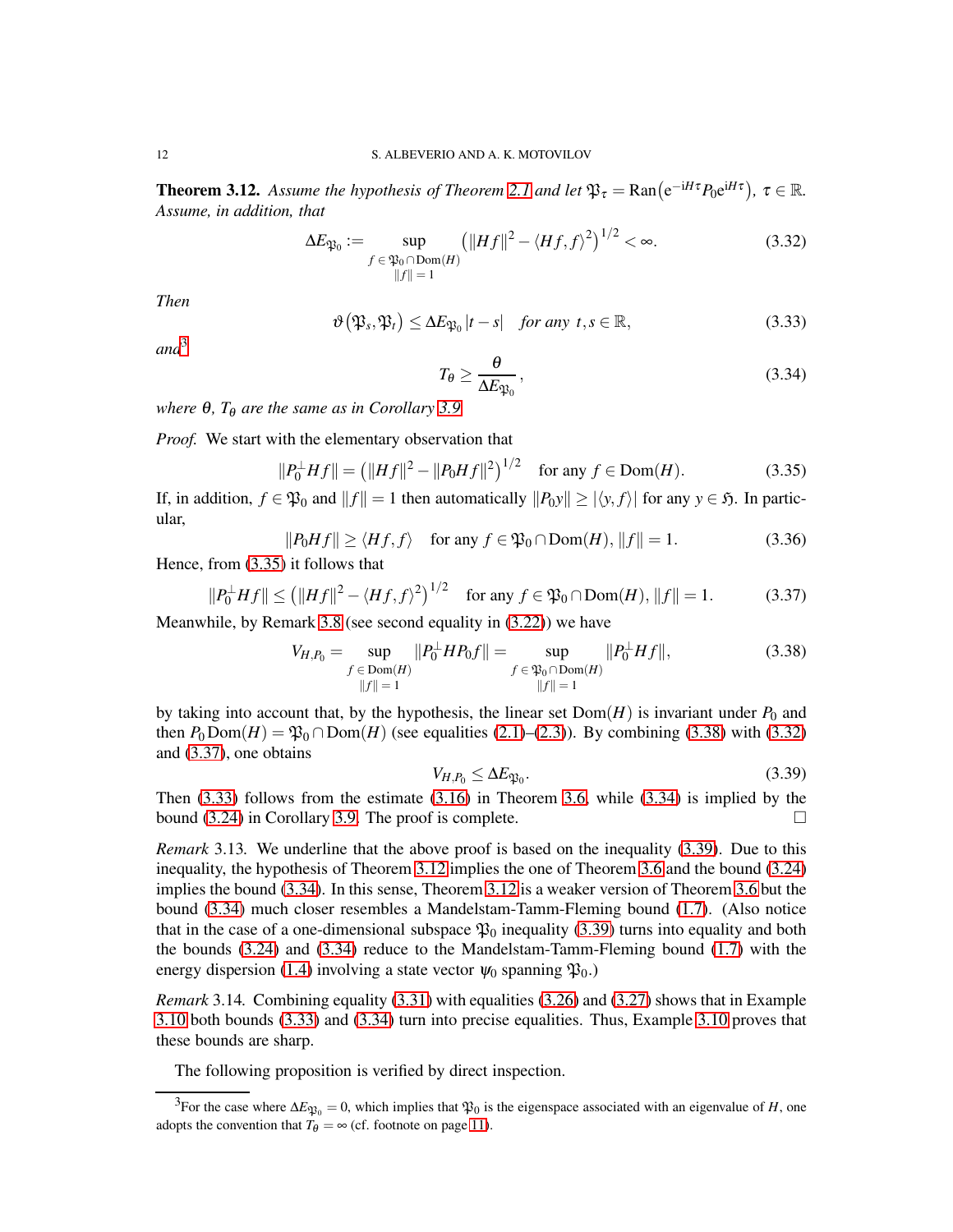<span id="page-12-2"></span>**Proposition 3.15.** Assume that T is a linear operator on a Hilbert space  $\mathfrak{H}$  with domain Dom(T). *Than the following identity holds*

$$
||Tx||^2 - |\langle Tx, x \rangle|^2 = ||(T - cI)x||^2 - |\langle (T - cI)x, x \rangle|^2
$$
  
for any  $c \in \mathbb{C}$  and any  $x \in \text{Dom}(T)$ ,  $||x|| = 1$ . (3.40)

The statement below is rather well known. We present and prove it only for convenience of the reader.

<span id="page-12-5"></span>Lemma 3.16. Let T be a bounded self-adjoint operator on the Hilbert space  $\mathfrak{H}$ . Then the fol*lowing inequalities hold:*

<span id="page-12-1"></span>
$$
0 \le ||Tx||^2 - \langle Tx, x \rangle^2 \le \frac{1}{4} (M - m)^2, \quad \text{for any } x \in \mathfrak{H}, \ ||x|| = 1,
$$
 (3.41)

where  $m = min(spec(T))$  and  $M = max(spec(T))$  are the upper and lower bounds of the spec*trum of T , respectively.*

*Proof.* The left inequality in [\(3.41\)](#page-12-1) is obvious since  $|\langle Tx, x \rangle| \le ||Tx|| ||x|| = ||Tx||$  because of  $||x|| = 1$ . Now choose  $c = \frac{1}{2}$  $\frac{1}{2}(m + M)$ . By Proposition [3.15](#page-12-2) one infers that

<span id="page-12-3"></span>
$$
||Tx||^2 - \langle Tx, x \rangle^2 = ||T_c x||^2 - |\langle T_c x, x \rangle|^2 \quad \text{for any } x \in \mathfrak{H}, ||x|| = 1,
$$
 (3.42)

where  $T_c = T - cI$ . Notice that  $||T_c|| = \frac{1}{2}$  $\frac{1}{2}(M-m)$ . Then from [\(3.42\)](#page-12-3) it follows that

$$
||Tx||^2 - \langle Tx, x \rangle^2 \le ||T_c x||^2 \le \frac{1}{4} (M - m)^2,
$$
\n(3.43)

proving the right inequality in  $(3.41)$  and, thus, completing the whole proof.  $\Box$ 

*Remark* 3.17*.* Combining equalities [\(3.26\)](#page-10-4) and [\(3.27\)](#page-10-7) in Example [3.10](#page-10-2) proves that the upper bound in [\(3.41\)](#page-12-1) is sharp.

Our final bound only concerns the special case of bounded Hamiltonians.

<span id="page-12-0"></span>**Theorem 3.18.** Let H be a bounded self-adjoint operator on the Hilbert space  $\mathfrak{H}$  and let

$$
E_{\min}(H) = \min\big(\text{spec}(H)\big), \quad E_{\max}(H) = \max\big(\text{spec}(H)\big) \tag{3.44}
$$

*be the upper and lower bounds of the spectrum of H, respectively. Let*  $P_t$ *,*  $t \geq 0$ *, be the projection path* [\(2.18\)](#page-4-4) *where*  $P_0$  *is an orthogonal projection in*  $\tilde{y}$ *. Then* 

<span id="page-12-6"></span>
$$
\vartheta\big(\mathfrak{P}_s, \mathfrak{P}_t\big) \le \frac{E_{\max}(H) - E_{\min}(H)}{2} |t - s|, \quad \text{for any } s, t \in \mathbb{R}, \tag{3.45}
$$

 $where \mathfrak{P}_{\tau} = \text{Ran}(P_{\tau}), \tau \in \mathbb{R}$ . *Furthermore, the following lower bound holds*<sup>[4](#page-12-4)</sup>:

<span id="page-12-7"></span>
$$
T_{\theta} \ge \frac{2\theta}{E_{\text{max}}(H) - E_{\text{min}}(H)},
$$
\n(3.46)

*where*  $\theta$  *and*  $T_{\theta}$  *are the same as in Corollary* [3.9.](#page-10-6)

*Proof.* In the case under consideration, the quantity  $E_{\mathfrak{P}_0}$  from [\(3.32\)](#page-11-4) may be rewritten as

$$
\Delta E_{\mathfrak{P}_0} = \sup_{\substack{f \in \mathfrak{P}_0 \\ ||f|| = 1}} \left( ||Hf||^2 - \langle Hf, f \rangle^2 \right)^{1/2} \le \sup_{\substack{f \in \mathfrak{H} \\ ||f|| = 1}} \left( ||Hf||^2 - \langle Hf, f \rangle^2 \right)^{1/2},\tag{3.47}
$$

<span id="page-12-4"></span><sup>&</sup>lt;sup>4</sup>For the case where  $E_{\text{max}}(H) - E_{\text{min}}(H) = 0$ , which implies that *H* is a multiple of unity, one adopts the convention that  $T_{\theta} = \infty$  (cf. footnotes on pages [11](#page-10-0) and [12\)](#page-11-1).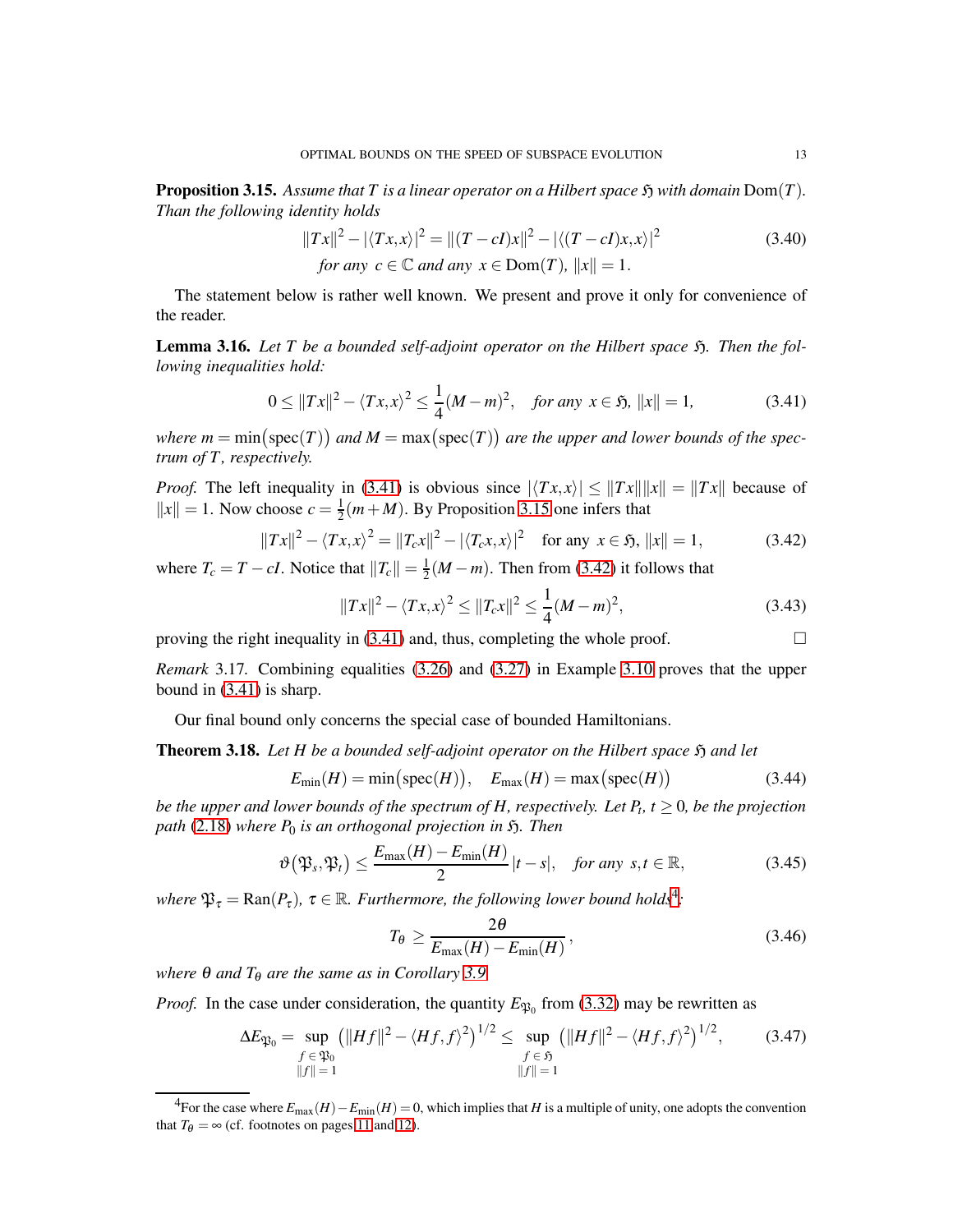since the self-adjoint operator *H* is bounded and  $Dom(H) = \mathfrak{H}$ . Then by Lemma [3.16](#page-12-5) one concludes that

$$
\Delta E_{\mathfrak{P}_0} \le \frac{E_{\text{max}}(H) - E_{\text{min}}(H)}{2}, \quad \text{for any subspace } \mathfrak{P}_0 \subset \mathfrak{H}. \tag{3.48}
$$

Now inequality [\(3.33\)](#page-11-6) in Theorem [3.12](#page-11-0) implies the estimate [\(3.45\)](#page-12-6) while the lower bound [\(3.46\)](#page-12-7) follows from the lower bound [\(3.34\)](#page-11-7), and this completes the proof.  $\Box$ 

## 4. SUMMARY AND FUTURE PERSPECTIVES

<span id="page-13-0"></span>This paper is aimed in establishing sharp lower bounds on the time required for an initial state subspace  $\mathfrak{P}_0$  of a quantum system described by a Hamiltonian *H* to evolve into another subspace particularly positioned with respect to the subspace  $\mathfrak{P}_0$ . The operator *H* is assumed to be timeindependent and self-adjoint; it is allowed to be unbounded. In the latter case, we require, in addition, that the domain  $Dom(H)$  of *H* is invariant under the orthogonal projection  $P_0$  on  $\mathfrak{P}_0$ , that is,  $P_0 \text{Dom}(H) \subset \text{Dom}(H)$ . As a measure of the difference between the subspaces  $\mathfrak{P}_s$  and  $\mathfrak{P}_t, s, t \in \mathbb{R}$ , in the subspace evolution path generated by *H* out of  $\mathfrak{P}_0$  we use the maximal angle  $\vartheta(\mathfrak{P}_s, \mathfrak{P}_t)$  between them, defined as in [\(1.9\)](#page-2-1).

Our first principal result (see Theorem [3.6\)](#page-9-0) is as follows. Assume that the commutator of *H* and *P*<sub>0</sub> is a bounded operator on Dom(*H*) and let  $V_{H,P_0} = ||[H,P_0]||$ . Then for any  $s, t \in \mathbb{R}$  the maximal angle between the subspaces  $\mathfrak{P}_s$  and  $\mathfrak{P}_t$  satisfies inequality  $\vartheta(\mathfrak{P}_s, \mathfrak{P}_t) \leq V_{H,P_0}|s-t|$ . Furthermore, we show that this inequality is optimal. Thus, it is the quantity  $V_{H,P_0}$  that bounds the maximal possible "angular" speed of variation of the subspaces in the path  $\mathfrak{P}_t$ ,  $t \in \mathbb{R}$ . In particular, we make the conclusion that  $T_{\theta} \ge \theta/V_{H,P_0}$  where  $T_{\theta}$  is the first time moment when the maximal angle between  $\mathfrak{P}_0$  and  $\mathfrak{P}_t$  reaches the value of  $\theta$ ,  $0 < \theta \leq \frac{\pi}{2}$  (see Corollary [3.9\)](#page-10-6).

The second principal result of the paper is based on the bound [\(3.39\)](#page-11-8),  $V_{H,P_0} \leq \Delta E_{\mathfrak{P}_0}$ , where  $\Delta E_{\mathfrak{P}_0}$  denotes the maximum energy dispersion [\(3.32\)](#page-11-4) over the subspace  $\mathfrak{P}_0.$  By using this bound we derive for  $T_{\theta}$  another sharp lower estimate  $T_{\theta} \ge \theta / \Delta E_{\mathfrak{P}_0}$  (see Theorem [3.12](#page-11-0) and Remark [3.14\)](#page-11-9) which is, in general, weaker than our previous lower limit  $T_{\theta} \ge \theta/V_{H,P_0}$ . However the estimate  $T_{\theta} \ge \theta/\Delta E_{\mathfrak{P}_0}$  is featuring much closer resemblance to a Mandelstam-Tamm-Fleming bound [\(1.7\)](#page-1-3), which is a particular case of it.

Surely, it is also interesting to have for  $T_{\theta}$  a lower bound written directly in terms of the spectrum of the Hamiltonian *H*. We have found a bound of such a kind, namely the bound [\(3.46\)](#page-12-7) in Theorem [3.18.](#page-12-0) It should be underlined, however, that this bound only works in the case where *H* is a bounded operator.

We believe that the established bounds on the speed of evolution of a quantum subspace admit an extension to the case of some unbounded time-dependent self-adjoint Hamiltonians, and we work on this. It is worth noting that this extension is not straightforward since, unlike the oneparameter evolution semigroup entries [\(2.12\)](#page-4-0), the corresponding propagators do not commute with a time-dependent Hamiltonian.

Another challenging problem consists in establishing bounds on the evolution speed for a subspace whose variation is governed by a non-Hermitian Hamiltonian. Of course, the general non-Hermitian case should be extremely difficult. Furthermore, this case is not of direct interest for quantum physics. However, special cases where a non-Hermitian Hamiltonian is similar to a self-adjoint operator are definitely of interest. This concerns, in particular, the case of *PT*symmetric Hamiltonians with real spectrum where some quantum speed limits have already been established for the evolution of pure states (see [\[8\]](#page-14-7), [\[9\]](#page-14-8), and references therein). One may expect that in this case quantum speed limits exist for the evolution of subspaces as well.